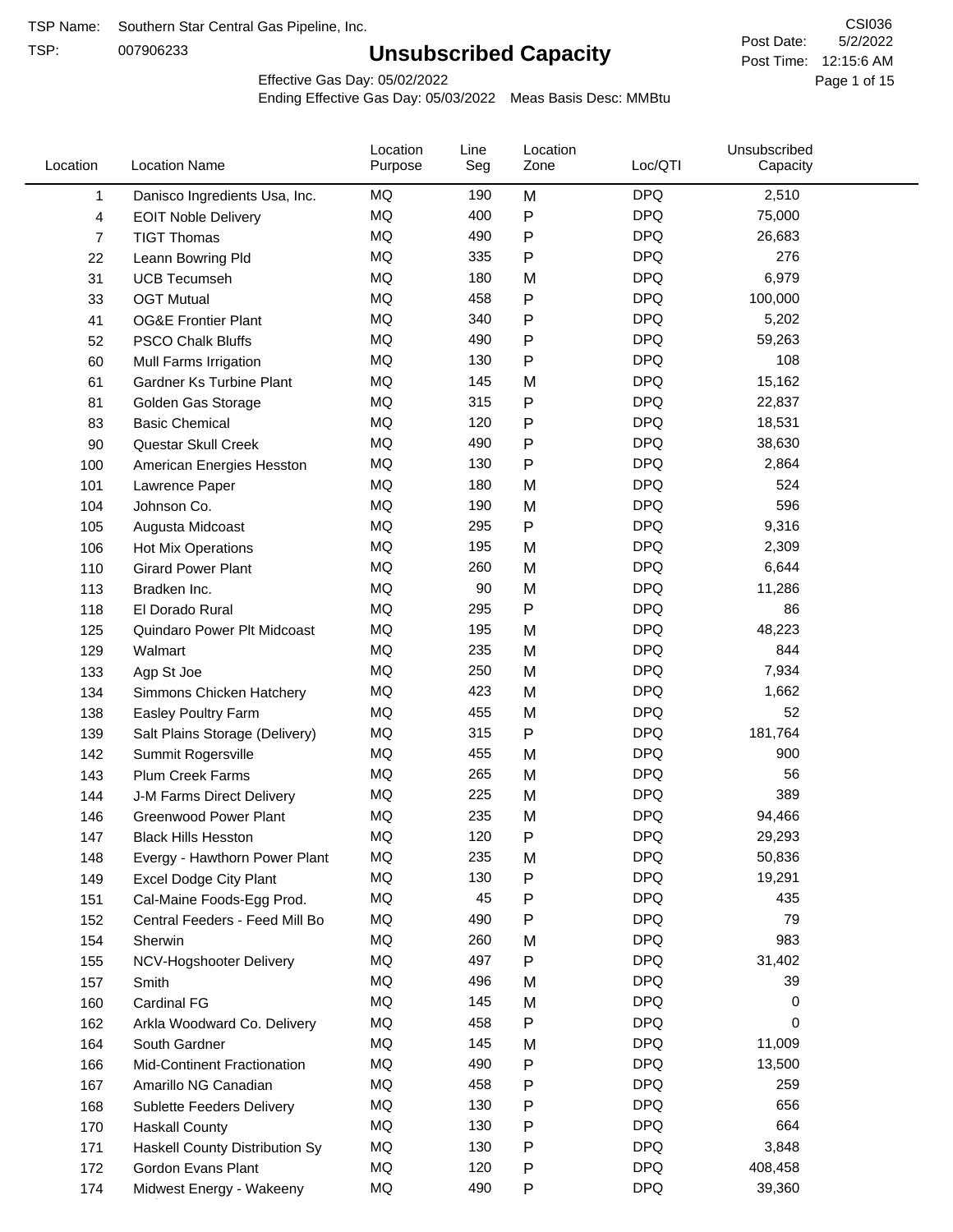TSP:

# **Unsubscribed Capacity**

5/2/2022 Page 2 of 15 Post Time: 12:15:6 AM CSI036 Post Date:

Effective Gas Day: 05/02/2022

| Location | <b>Location Name</b>                         | Location<br>Purpose | Line<br>Seg | Location<br>Zone | Loc/QTI    | Unsubscribed<br>Capacity |  |
|----------|----------------------------------------------|---------------------|-------------|------------------|------------|--------------------------|--|
|          | 175<br><b>Industrial Park</b>                | MQ                  | 455         | M                | <b>DPQ</b> | 18,613                   |  |
|          | 176<br>Uc Flint Oaks Hunt Club               | MQ                  | 498         | M                | <b>DPQ</b> | 3                        |  |
| 178      | ONG-Enid                                     | MQ                  | 405         | ${\sf P}$        | <b>DPQ</b> | 6,050                    |  |
| 179      | <b>ONG-SW Oklahoma City</b>                  | <b>MQ</b>           | 340         | P                | <b>DPQ</b> | 33,833                   |  |
|          | 180<br><b>Superior Carney</b>                | <b>MQ</b>           | 390         | P                | <b>DPQ</b> | 12,290                   |  |
| 181      | DCP NW Booster                               | <b>MQ</b>           | 390         | P                | <b>DPQ</b> | 3,761                    |  |
|          | 183<br><b>DCP West Edmond</b>                | <b>MQ</b>           | 400         | P                | <b>DPQ</b> | 2,865                    |  |
|          | 184<br><b>Constellation NewEnergy -</b>      | MQ                  | 493         | M                | <b>DPQ</b> | 1,847                    |  |
| 185      | <b>Constellation NewEnergy -</b>             | MQ                  | 333         | P                | <b>DPQ</b> | 3,502                    |  |
|          | 186<br>Dennis Langley                        | MQ                  | 190         | M                | <b>DPQ</b> | 239                      |  |
| 189      | Dogwood Energy Power Plant                   | <b>MQ</b>           | 235         | M                | <b>DPQ</b> | 118,246                  |  |
|          | 193<br><b>KGS Cessna Delivery</b>            | MQ                  | 120         | P                | <b>DPQ</b> | 5,410                    |  |
|          | 195<br><b>Black Hills Lyons</b>              | <b>MQ</b>           | 45          | P                | <b>DPQ</b> | 4,300                    |  |
| 197      | High Plains Ranch, LLC                       | <b>MQ</b>           | 130         | P                | <b>DPQ</b> | 1,180                    |  |
|          | 198<br>West Drumright                        | <b>MQ</b>           | 390         | P                | <b>DPQ</b> | 3,216                    |  |
|          | 202<br>Evergy - West Gardner                 | <b>MQ</b>           | 145         | M                | <b>DPQ</b> | 96,401                   |  |
|          | 203<br><b>Black Hills- Southern Terminal</b> | MQ                  | 333         | P                | <b>DPQ</b> | 65                       |  |
|          | 204<br>Welch                                 | MQ                  | 225         | M                | <b>DPQ</b> | 290                      |  |
|          | 206<br>Arma-Girard-Pittsburg                 | <b>MQ</b>           | 260         | M                | <b>DPQ</b> | 29,402                   |  |
| 207      | Cher-Scam-W. Min-Carona-                     | MQ                  | 260         | M                | <b>DPQ</b> | 546                      |  |
|          | 208<br><b>KGST Alden Interconnect</b>        | <b>MQ</b>           | 490         | P                | <b>DPQ</b> | 25,000                   |  |
| 501      | <b>Arkansas City</b>                         | <b>MQ</b>           | 333         | M                | <b>DPQ</b> | 16,895                   |  |
| 510      | Clearwater                                   | <b>MQ</b>           | 120         | P                | <b>DPQ</b> | 492                      |  |
| 512      | <b>Conway Springs</b>                        | <b>MQ</b>           | 120         | P                | <b>DPQ</b> | 1,499                    |  |
| 525      | Harper                                       | <b>MQ</b>           | 120         | P                | <b>DPQ</b> | 7,336                    |  |
|          | 530<br>Kiowa                                 | <b>MQ</b>           | 315         | P                | <b>DPQ</b> | 1,217                    |  |
|          | Oxford<br>540                                | <b>MQ</b>           | 333         | P                | <b>DPQ</b> | 6,335                    |  |
|          | 590<br>Wellington                            | <b>MQ</b>           | 333         | P                | <b>DPQ</b> | 14,713                   |  |
| 610      | <b>Ks Prd Domestics</b>                      | <b>MQ</b>           | 120         | P                | <b>DPQ</b> | 82                       |  |
| 620      | <b>Ok Prd Domestics</b>                      | <b>MQ</b>           | 400         | P                | <b>DPQ</b> | 45                       |  |
|          | 710<br><b>Ks Mkt Domestics</b>               | <b>MQ</b>           | 90          | M                | <b>DPQ</b> | 961                      |  |
|          | 720<br>Ok Mkt Domestics                      | MQ                  | 225         | M                | <b>DPQ</b> | 44                       |  |
|          | 730<br>Mo Mkt Domestics                      | MQ                  | 455         | M                | <b>DPQ</b> | 8                        |  |
| 904      | Arnett                                       | <b>MQ</b>           | 458         | ${\sf P}$        | <b>DPQ</b> | 1,069                    |  |
| 912      | Capron                                       | <b>MQ</b>           | 315         | P                | <b>DPQ</b> | 110                      |  |
| 1103     | Olathe, KS                                   | <b>MQ</b>           | 190         | M                | <b>DPQ</b> | 92                       |  |
| 2008     | Barnsdall                                    | <b>MQ</b>           | 357         | P                | <b>DPQ</b> | 839                      |  |
| 2009     | <b>Bartlesville &amp; Dewey</b>              | <b>MQ</b>           | 357         | P                | <b>DPQ</b> | 47,112                   |  |
| 2016     | Delaware                                     | <b>MQ</b>           | 497         | P                | <b>DPQ</b> | 224                      |  |
| 2056     | Nowata                                       | <b>MQ</b>           | 497         | ${\sf P}$        | <b>DPQ</b> | 7,113                    |  |
| 2064     | Pawhuska                                     | <b>MQ</b>           | 334         | P                | <b>DPQ</b> | 7,755                    |  |
| 2101     | Vinita                                       | <b>MQ</b>           | 225         | M                | <b>DPQ</b> | 7,655                    |  |
| 3504     | Alden                                        | MQ                  | 490         | ${\sf P}$        | <b>DPQ</b> | 185                      |  |
| 3508     | Barnard                                      | <b>MQ</b>           | 265         | M                | <b>DPQ</b> | 157                      |  |
| 3512     | Chase                                        | <b>MQ</b>           | 45          | ${\sf P}$        | <b>DPQ</b> | 340                      |  |
| 3520     | Ellsworth                                    | <b>MQ</b>           | 265         | M                | <b>DPQ</b> | 1,692                    |  |
| 3524     | Frederick                                    | <b>MQ</b>           | 265         | M                | <b>DPQ</b> | 60                       |  |
| 3528     | Geneseo                                      | <b>MQ</b>           | 265         | M                | <b>DPQ</b> | 712                      |  |
| 3544     | Kanopolis                                    | <b>MQ</b>           | 265         | M                | <b>DPQ</b> | 457                      |  |
|          |                                              |                     |             |                  |            |                          |  |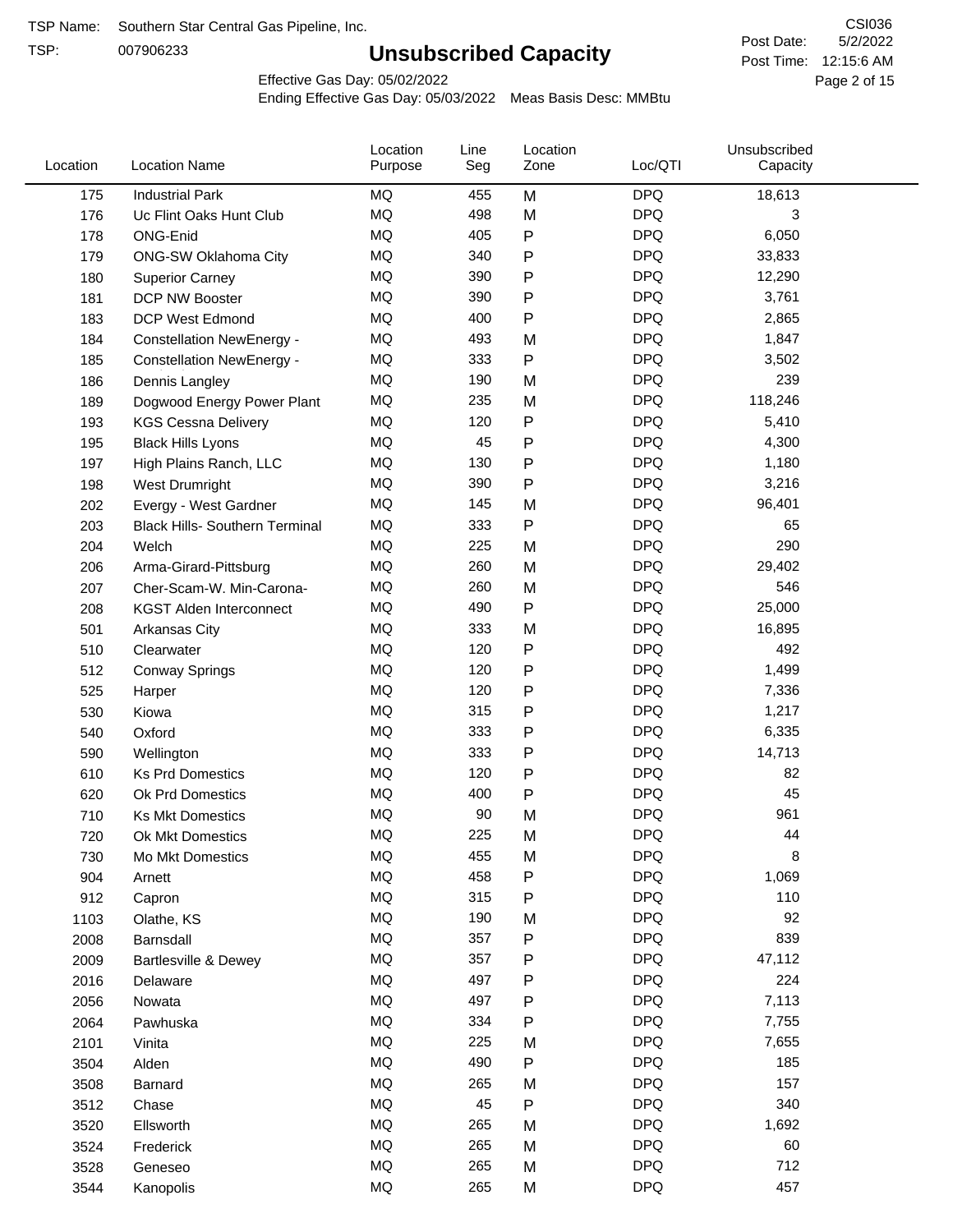TSP: 

# **Unsubscribed Capacity**

5/2/2022 Page 3 of 15 Post Time: 12:15:6 AM CSI036 Post Date:

Effective Gas Day: 05/02/2022

| Location | <b>Location Name</b>      | Location<br>Purpose | Line<br>Seg | Location<br>Zone | Loc/QTI    | Unsubscribed<br>Capacity |  |
|----------|---------------------------|---------------------|-------------|------------------|------------|--------------------------|--|
| 3548     | Lincoln                   | <b>MQ</b>           | 265         | M                | <b>DPQ</b> | 4,528                    |  |
| 3551     | Lucas                     | MQ                  | 265         | M                | <b>DPQ</b> | 711                      |  |
| 3553     | Luray                     | <b>MQ</b>           | 265         | M                | <b>DPQ</b> | 77                       |  |
| 3555     | Minneapolis               | <b>MQ</b>           | 265         | M                | <b>DPQ</b> | 1,424                    |  |
| 3572     | Raymond                   | <b>MQ</b>           | 490         | P                | <b>DPQ</b> | 75                       |  |
| 3576     | Sylvan Grove              | <b>MQ</b>           | 265         | M                | <b>DPQ</b> | 134                      |  |
| 3588     | Vesper                    | <b>MQ</b>           | 265         | M                | <b>DPQ</b> | 42                       |  |
| 3608     | Beloit                    | <b>MQ</b>           | 265         | M                | <b>DPQ</b> | 12,605                   |  |
| 3610     | <b>Burr Oak</b>           | <b>MQ</b>           | 265         | M                | <b>DPQ</b> | 168                      |  |
| 3612     | Cawker City               | <b>MQ</b>           | 265         | M                | <b>DPQ</b> | 625                      |  |
| 3616     | Downs                     | MQ                  | 265         | M                | <b>DPQ</b> | 382                      |  |
| 3620     | Esbon                     | MQ                  | 265         | M                | <b>DPQ</b> | 63                       |  |
| 3624     | Formosa                   | MQ                  | 265         | M                | <b>DPQ</b> | 120                      |  |
| 3628     | Glen Elder                | <b>MQ</b>           | 265         | M                | <b>DPQ</b> | 125                      |  |
| 3640     | Jewell                    | <b>MQ</b>           | 265         | M                | <b>DPQ</b> | 66                       |  |
| 3648     | Lebanon                   | <b>MQ</b>           | 265         | M                | <b>DPQ</b> | 178                      |  |
| 3652     | Mankato                   | MQ                  | 265         | M                | <b>DPQ</b> | 1,807                    |  |
| 3654     | Montrose                  | <b>MQ</b>           | 265         | M                | <b>DPQ</b> | 192                      |  |
| 3660     | Osborne                   | <b>MQ</b>           | 265         | M                | <b>DPQ</b> | 4,776                    |  |
| 3676     | Smith Center              | MQ                  | 265         | M                | <b>DPQ</b> | 1,401                    |  |
| 4812     | Carthage, Jasper, & Lamar | MQ                  | 450         | M                | <b>DPQ</b> | 5,570                    |  |
| 5002     | East Liberty Receipt      | M <sub>2</sub>      | 260         | M                | <b>RPQ</b> | 42,602                   |  |
| 6565     | Murray Gil Plant          | MQ                  | 120         | $\mathsf{P}$     | <b>DPQ</b> | 166,038                  |  |
| 6704     | Atlanta                   | <b>MQ</b>           | 333         | M                | <b>DPQ</b> | 107                      |  |
| 6706     | Augusta & Leon            | MQ                  | 295         | P                | <b>DPQ</b> | 46,347                   |  |
| 6712     | Benton                    | <b>MQ</b>           | 300         | M                | <b>DPQ</b> | 22                       |  |
| 6714     | <b>Burden</b>             | <b>MQ</b>           | 333         | M                | <b>DPQ</b> | 137                      |  |
| 6716     | Cambridge                 | <b>MQ</b>           | 333         | M                | <b>DPQ</b> | 83                       |  |
| 6720     | Dexter                    | <b>MQ</b>           | 333         | M                | <b>DPQ</b> | 128                      |  |
| 6722     | Douglas                   | <b>MQ</b>           | 295         | P                | <b>DPQ</b> | 4,069                    |  |
| 6724     | El Dorado                 | <b>MQ</b>           | 300         | M                | <b>DPQ</b> | 14,336                   |  |
| 6764     | Potwin                    | <b>MQ</b>           | 300         | M                | <b>DPQ</b> | 125                      |  |
| 6780     | Towanda                   | MQ                  | 300         | M                | <b>DPQ</b> | 6                        |  |
| 6828     | Grenola                   | MQ                  | 333         | M                | <b>DPQ</b> | 127                      |  |
| 6852     | Madison                   | <b>MQ</b>           | 140         | M                | <b>DPQ</b> | 379                      |  |
| 6860     | Olpe                      | MQ                  | 140         | M                | <b>DPQ</b> | 129                      |  |
| 7158     | <b>OFS Maysville</b>      | M <sub>2</sub>      | 385         | ${\sf P}$        | <b>RPQ</b> | 2,486                    |  |
| 9012     | Circleville               | MQ                  | 90          | M                | <b>DPQ</b> | 133                      |  |
| 9020     | Everest                   | $\sf{MQ}$           | 90          | M                | <b>DPQ</b> | 167                      |  |
| 9024     | Fairview                  | $\sf{MQ}$           | 90          | M                | <b>DPQ</b> | 171                      |  |
| 9026     | <b>Falls City</b>         | MQ                  | 90          | M                | <b>DPQ</b> | 12,490                   |  |
| 9032     | Hamlin                    | MQ                  | 90          | M                | <b>DPQ</b> | 50                       |  |
| 9034     | Hiawatha                  | MQ                  | 90          | M                | <b>DPQ</b> | 2,895                    |  |
| 9036     | Holton                    | MQ                  | 90          | M                | <b>DPQ</b> | 4,675                    |  |
| 9038     | Horton                    | <b>MQ</b>           | 90          | M                | <b>DPQ</b> | 1,821                    |  |
| 9040     | Huron                     | MQ                  | 90          | M                | <b>DPQ</b> | 30                       |  |
| 9042     | Highland & Robinson       | MQ                  | 90          | M                | <b>DPQ</b> | 844                      |  |
| 9052     | Morrill                   | $\sf{MQ}$           | 90          | M                | <b>DPQ</b> | 228                      |  |
| 9054     | Muscotah                  | $\sf{MQ}$           | 90          | M                | <b>DPQ</b> | 612                      |  |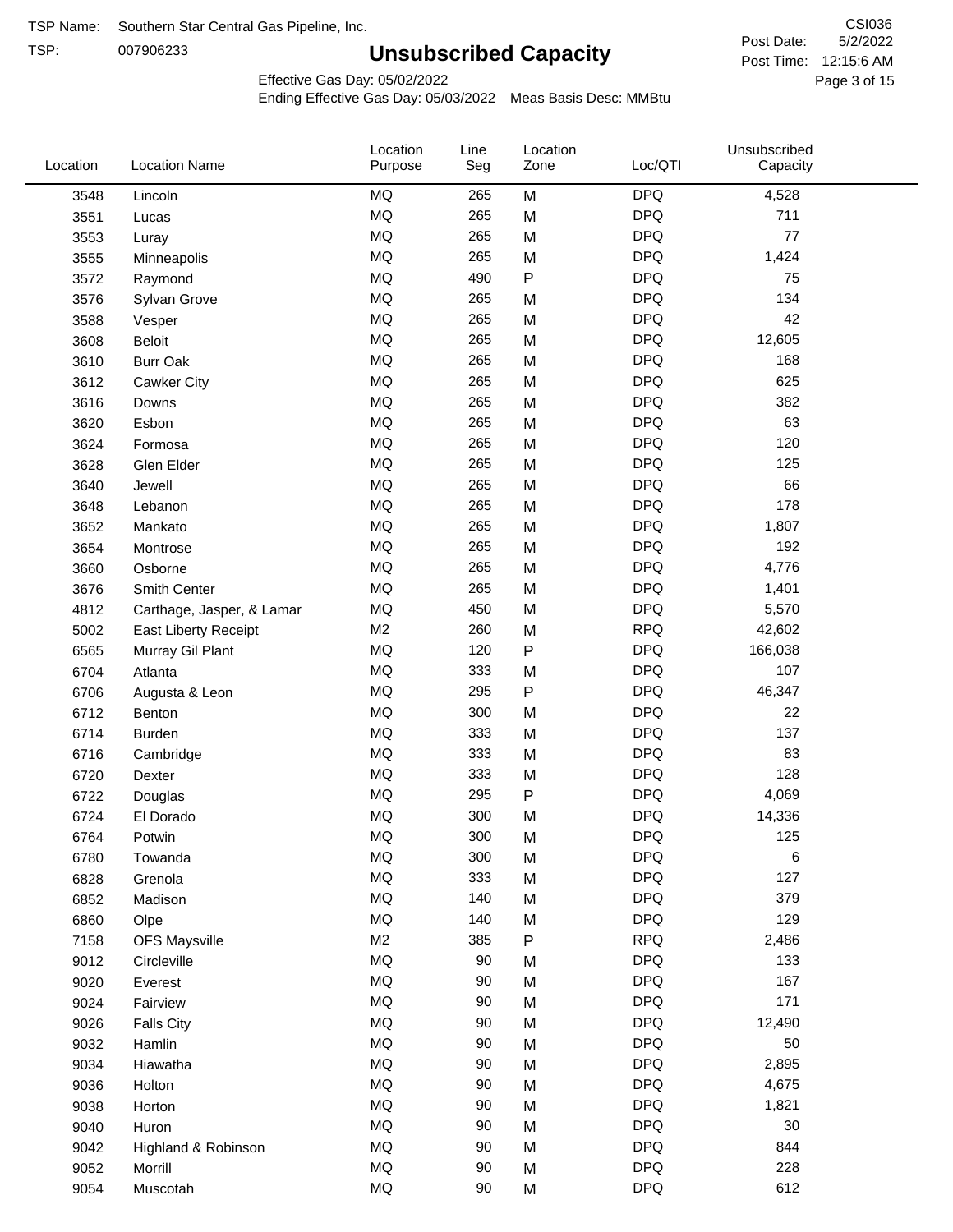TSP:

# **Unsubscribed Capacity**

5/2/2022 Page 4 of 15 Post Time: 12:15:6 AM CSI036 Post Date:

Effective Gas Day: 05/02/2022

| Location | <b>Location Name</b>            | Location<br>Purpose | Line<br>Seg | Location<br>Zone | Loc/QTI    | Unsubscribed<br>Capacity |  |
|----------|---------------------------------|---------------------|-------------|------------------|------------|--------------------------|--|
| 9057     | Netawaka                        | MQ                  | 90          | M                | <b>DPQ</b> | 48                       |  |
| 9059     | Nortonville & Winchester        | MQ                  | 180         | M                | <b>DPQ</b> | 12                       |  |
| 9064     | Oskaloosa                       | MQ                  | 180         | M                | <b>DPQ</b> | 177                      |  |
| 9066     | Ozawkie                         | <b>MQ</b>           | 180         | M                | <b>DPQ</b> | 231                      |  |
| 9075     | Reserve                         | <b>MQ</b>           | 90          | M                | <b>DPQ</b> | 72                       |  |
| 9079     | Sabetha                         | <b>MQ</b>           | 90          | M                | <b>DPQ</b> | 11,276                   |  |
| 9091     | <b>Valley Falls</b>             | <b>MQ</b>           | 180         | M                | <b>DPQ</b> | 1,271                    |  |
| 9093     | Wathena, Elwood & Troy          | <b>MQ</b>           | 250         | M                | <b>DPQ</b> | 6,996                    |  |
| 9095     | Whiting                         | MQ                  | 90          | M                | <b>DPQ</b> | 40                       |  |
| 9097     | Willis                          | <b>MQ</b>           | 90          | M                | <b>DPQ</b> | 208                      |  |
| 9657     | South Glavin, KS TB             | <b>MQ</b>           | 145         | M                | <b>DPQ</b> | 36,000                   |  |
| 9835     | Hutchinson                      | MQ                  | 490         | ${\sf P}$        | <b>DPQ</b> | 279                      |  |
| 10731    | Chelin Pld                      | M <sub>2</sub>      | 315         | P                | <b>RPQ</b> | 12,086                   |  |
| 10847    | Olathe, KS East TB              | <b>MQ</b>           | 145         | M                | <b>DPQ</b> | 1,000                    |  |
| 10997    | EGT Jane - Receipt              | M <sub>2</sub>      | 423         | M                | <b>RPQ</b> | 146,982                  |  |
| 11138    | Anr Brown Emergency             | M <sub>2</sub>      | 90          | M                | <b>RPQ</b> | 23,860                   |  |
| 11377    | Transwestern Canadian - Rec.    | M <sub>2</sub>      | 458         | P                | <b>RPQ</b> | 56,705                   |  |
| 11435    | <b>OkTex Marsh Interconnect</b> | M <sub>2</sub>      | 458         | $\mathsf{P}$     | <b>RPQ</b> | 47,447                   |  |
| 11704    | Alba-Purcell-Neck City          | <b>MQ</b>           | 450         | M                | <b>DPQ</b> | 77                       |  |
| 11709    | Carl Junction                   | <b>MQ</b>           | 260         | M                | <b>DPQ</b> | 3,766                    |  |
| 11712    | Carterville                     | <b>MQ</b>           | 450         | M                | <b>DPQ</b> | 6,134                    |  |
| 11716    | Duenweg                         | <b>MQ</b>           | 450         | M                | <b>DPQ</b> | 1,984                    |  |
| 11740    | Joplin-Galloway                 | <b>MQ</b>           | 450         | M                | <b>DPQ</b> | 44,900                   |  |
| 11772    | <b>Reddings Mill</b>            | <b>MQ</b>           | 225         | M                | <b>DPQ</b> | 370                      |  |
| 11776    | Saginaw                         | <b>MQ</b>           | 450         | M                | <b>DPQ</b> | 82                       |  |
| 11778    | Smithfield                      | <b>MQ</b>           | 260         | M                | <b>DPQ</b> | 50                       |  |
| 11779    | <b>Stones Corner</b>            | <b>MQ</b>           | 450         | M                | <b>DPQ</b> | 67                       |  |
| 11792    | Webb City                       | <b>MQ</b>           | 450         | M                | <b>DPQ</b> | 3,052                    |  |
| 12723    | DCP - Kingfisher                | M <sub>2</sub>      | 400         | P                | <b>RPQ</b> | 12,876                   |  |
| 12782    | Herndon Pld                     | M <sub>2</sub>      | 333         | M                | <b>RPQ</b> | 2,822                    |  |
| 13011    | <b>OGT Mutual</b>               | M <sub>2</sub>      | 458         | P                | <b>RPQ</b> | 102,797                  |  |
| 13144    | Own Resources - Waverly         | M <sub>2</sub>      | 490         | P                | <b>RPQ</b> | 29,475                   |  |
| 13194    | <b>Superior Carney Plant</b>    | M <sub>2</sub>      | 390         | P                | <b>RPQ</b> | 36,616                   |  |
| 13565    | St. Francis                     | M <sub>2</sub>      | 490         | P                | <b>RPQ</b> | 17,798                   |  |
| 13604    | Olathe, KS Naval Base TB        | MQ                  | 190         | M                | <b>DPQ</b> | 4,000                    |  |
| 13644    | Kansas City, Kansas             | MQ                  | 115         | M                | <b>DPQ</b> | 170,108                  |  |
| 13735    | State Line Pld                  | M <sub>2</sub>      | 490         | P                | <b>RPQ</b> | 15,750                   |  |
| 13745    | Kansas City, MO                 | MQ                  | 195         | M                | <b>DPQ</b> | 165,756                  |  |
| 13746    | Grain Valley & Lake Lotawana    | MQ                  | 235         | M                | <b>DPQ</b> | 223,050                  |  |
| 13747    | Kentucky Avenue                 | MQ                  | 235         | M                | <b>DPQ</b> | 60,000                   |  |
| 13748    | 47th & 71st & Stateline         | MQ                  | 115         | M                | <b>DPQ</b> | 267,453                  |  |
| 13906    | Bonny Reservoir Pld             | M <sub>2</sub>      | 490         | P                | <b>RPQ</b> | 44,606                   |  |
| 14027    | Mullendore Pld                  | M <sub>2</sub>      | 335         | P                | <b>RPQ</b> | 6,646                    |  |
| 14155    | Chase County Pld                | M <sub>2</sub>      | 140         | M                | <b>RPQ</b> | 3,841                    |  |
| 14377    | DCP Mustang Plt                 | M <sub>2</sub>      | 340         | P                | <b>RPQ</b> | 11,744                   |  |
| 14391    | <b>REP - North Williams</b>     | M <sub>2</sub>      | 495         | M                | <b>RPQ</b> | 32,434                   |  |
| 14513    | Cimarron Pipeline               | M <sub>2</sub>      | 315         | ${\sf P}$        | <b>RPQ</b> | 9,761                    |  |
| 14872    | Own Resources - Wray            | M <sub>2</sub>      | 490         | P                | <b>RPQ</b> | 16,513                   |  |
| 14965    | CIG Riner                       | M <sub>2</sub>      | 490         | P                | <b>RPQ</b> | 51,538                   |  |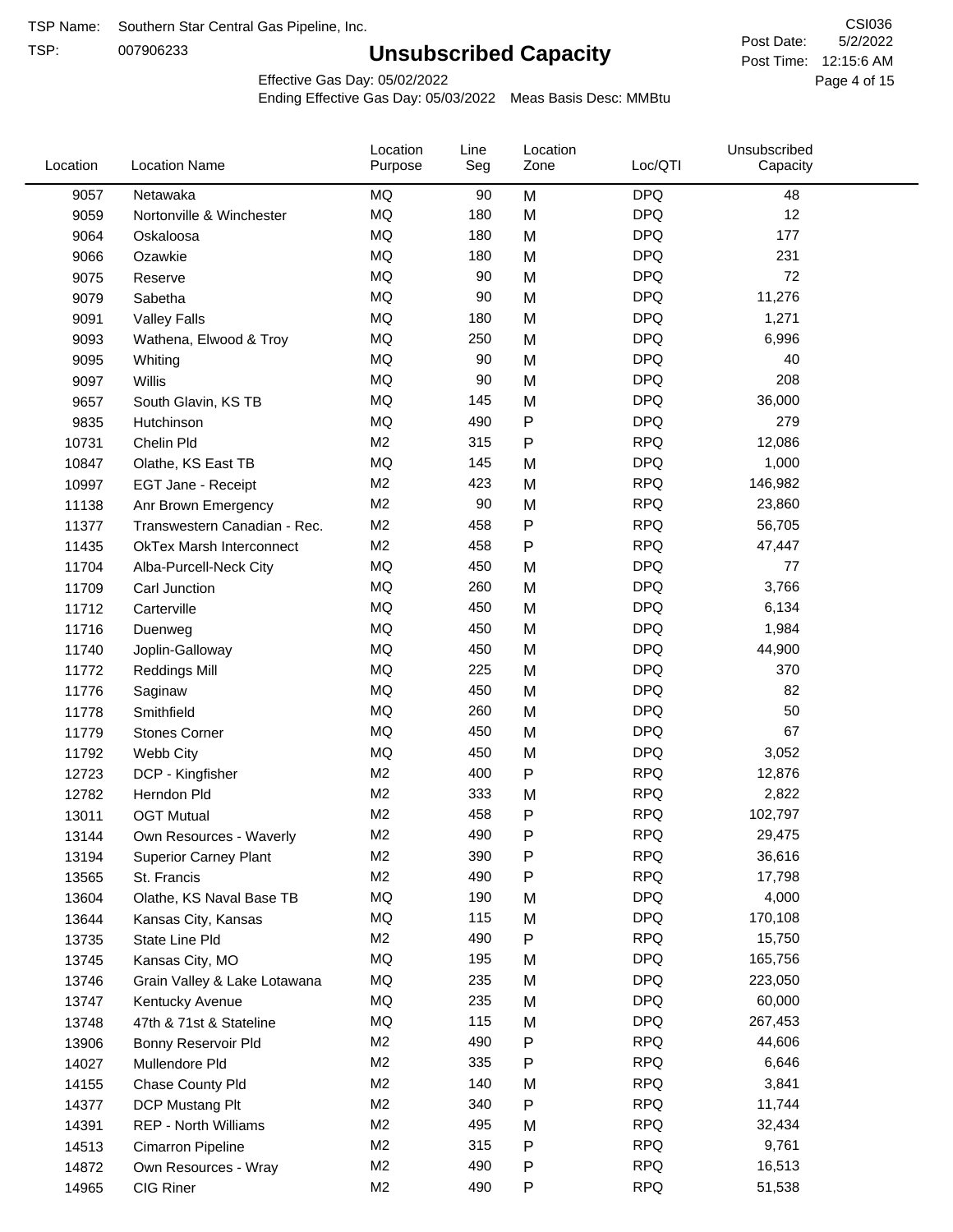TSP:

# **Unsubscribed Capacity**

5/2/2022 Page 5 of 15 Post Time: 12:15:6 AM CSI036 Post Date:

Effective Gas Day: 05/02/2022

| Location | <b>Location Name</b>               | Location<br>Purpose | Line<br>Seg | Location<br>Zone | Loc/QTI    | Unsubscribed<br>Capacity |  |
|----------|------------------------------------|---------------------|-------------|------------------|------------|--------------------------|--|
| 14971    | <b>KGST Ark River</b>              | M <sub>2</sub>      | 130         | P                | <b>RPQ</b> | 56,934                   |  |
| 15011    | <b>EOIT Noble</b>                  | M <sub>2</sub>      | 400         | P                | <b>RPQ</b> | 46,050                   |  |
| 15012    | Cleveland Mo                       | <b>MQ</b>           | 235         | M                | <b>DPQ</b> | 26                       |  |
| 15020    | East Lynne & Garden City           | <b>MQ</b>           | 235         | M                | <b>DPQ</b> | 830                      |  |
| 15024    | Freeman                            | <b>MQ</b>           | 235         | M                | <b>DPQ</b> | 76                       |  |
| 15032    | Holden                             | <b>MQ</b>           | 235         | M                | <b>DPQ</b> | 4,017                    |  |
| 15044    | Kingsville                         | <b>MQ</b>           | 235         | M                | <b>DPQ</b> | 41                       |  |
| 15050    | Lone Jack                          | <b>MQ</b>           | 235         | M                | <b>DPQ</b> | 288                      |  |
| 15064    | Peculiar                           | <b>MQ</b>           | 235         | M                | <b>DPQ</b> | 2,265                    |  |
| 15066    | Pleasant Hill                      | <b>MQ</b>           | 235         | M                | <b>DPQ</b> | 4,776                    |  |
| 15117    | Hulah                              | M <sub>2</sub>      | 335         | Ρ                | <b>RPQ</b> | 2,730                    |  |
| 15142    | <b>EOIT McClain</b>                | M <sub>2</sub>      | 385         | P                | <b>RPQ</b> | 91,338                   |  |
| 15216    | Dearborn MO                        | MQ                  | 250         | M                | <b>DPQ</b> | 1,372                    |  |
| 15223    | Nimrod                             | M <sub>2</sub>      | 340         | P                | <b>RPQ</b> | 23,446                   |  |
| 15236    | Questar Skull Creek                | M <sub>2</sub>      | 490         | P                | <b>RPQ</b> | 49,874                   |  |
| 15253    | DCP - Cimarron Plant               | M <sub>2</sub>      | 458         | P                | <b>RPQ</b> | 117,425                  |  |
| 15256    | New Market & Trimble               | <b>MQ</b>           | 250         | M                | <b>DPQ</b> | 92                       |  |
| 15266    | <b>CIG Floris</b>                  | M <sub>2</sub>      | 315         | Ρ                | <b>RPQ</b> | 81,012                   |  |
| 15300    | <b>OFS Stateline</b>               | M <sub>2</sub>      | 458         | P                | <b>RPQ</b> | 48,284                   |  |
| 15343    | St. Francis Pld                    | M <sub>2</sub>      | 490         | Ρ                | <b>RPQ</b> | 13,960                   |  |
| 15405    | Golden Gas Pld                     | M <sub>2</sub>      | 315         | P                | <b>RPQ</b> | 25,274                   |  |
| 15430    | Velma Gas Plant                    | M <sub>2</sub>      | 385         | Ρ                | <b>RPQ</b> | 53,846                   |  |
| 15433    | Scout - Satanta                    | M <sub>2</sub>      | 130         | Ρ                | <b>RPQ</b> | 185,442                  |  |
| 15857    | DCP - Sholem                       | M <sub>2</sub>      | 385         | P                | <b>RPQ</b> | 2,182                    |  |
| 15907    | Cowley Gas Systems, LLC            | M <sub>2</sub>      | 333         | M                | <b>RPQ</b> | 3,084                    |  |
| 16013    | South Olathe TB                    | MQ                  | 145         | M                | <b>DPQ</b> | 24,000                   |  |
| 16289    | Scout - Jayhawk                    | M <sub>2</sub>      | 130         | Ρ                | <b>RPQ</b> | 125,886                  |  |
| 16294    | Wamsutter - Echo Springs           | M <sub>2</sub>      | 490         | P                | <b>RPQ</b> | 223,278                  |  |
| 16376    | Salt Plains Storage                | M <sub>2</sub>      | 315         | P                | <b>RPQ</b> | 225,257                  |  |
| 16453    | ETC Texas Pipeline Beaver          | M <sub>2</sub>      | 315         | Ρ                | <b>RPQ</b> | 86,510                   |  |
| 16478    | Envirotek Fuel Systems Inc         | M <sub>2</sub>      | 497         | Ρ                | <b>RPQ</b> | 4,818                    |  |
| 16508    | Blue Jacket                        | MQ                  | 225         | M                | <b>DPQ</b> | 81                       |  |
| 16516    | Commerce                           | MQ                  | 225         | M                | <b>DPQ</b> | 6,869                    |  |
| 16532    | Hockerville                        | <b>MQ</b>           | 225         | M                | <b>DPQ</b> | 219                      |  |
| 16534    | Quapaw                             | M <sub>2</sub>      | 225         | M                | <b>RPQ</b> | 29,362                   |  |
| 16552    | Miami                              | MQ                  | 225         | M                | <b>DPQ</b> | 28,664                   |  |
| 16562    | Republican                         | M <sub>2</sub>      | 490         | Ρ                | <b>RPQ</b> | 108,219                  |  |
| 16568    | Quapaw                             | MQ                  | 225         | M                | <b>DPQ</b> | 342                      |  |
| 16582    | EnergyVest - W Lenapah             | M <sub>2</sub>      | 225         | M                | <b>RPQ</b> | 17,625                   |  |
| 16583    | Cranor Tap                         | M <sub>2</sub>      | 497         | Ρ                | <b>RPQ</b> | 6,060                    |  |
| 16584    | Oneok Westex Hemphill              | M <sub>2</sub>      | 458         | Ρ                | <b>RPQ</b> | 39,428                   |  |
| 16592    | <b>TIGT Sugar Creek</b>            | M <sub>2</sub>      | 235         | M                | <b>RPQ</b> | 15,186                   |  |
| 16593    | <b>TIGT Glavin</b>                 | M <sub>2</sub>      | 190         | M                | <b>RPQ</b> | 113,678                  |  |
| 16604    | Osage Hills                        | M <sub>2</sub>      | 357         | Ρ                | <b>RPQ</b> | 10,303                   |  |
| 16620    | ETC Texas Pipeline Canadian        | M <sub>2</sub>      | 458         | Ρ                | <b>RPQ</b> | 39,194                   |  |
| 16621    | <b>ETC Texas Pipeline Hemphill</b> | M <sub>2</sub>      | 458         | Ρ                | <b>RPQ</b> | 61,340                   |  |
| 16667    | ECQ Pipeline - Powell              | M <sub>2</sub>      | 117         | M                | <b>RPQ</b> | 13,610                   |  |
| 16679    | Fox Plant                          | M <sub>2</sub>      | 385         | Ρ                | <b>RPQ</b> | 5,174                    |  |
| 16746    | Roxanna                            | M <sub>2</sub>      | 495         | M                | <b>RPQ</b> | 4,505                    |  |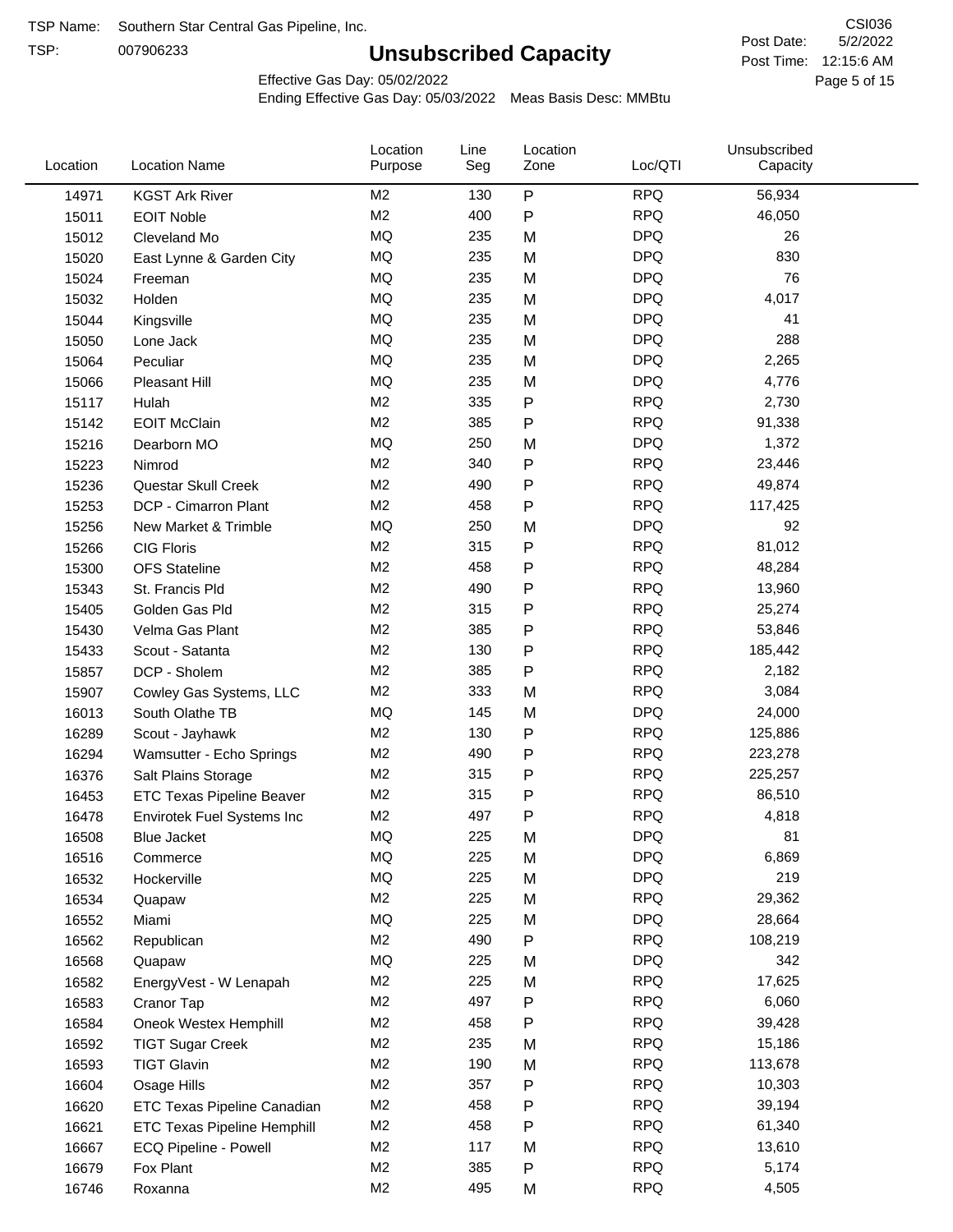TSP:

# **Unsubscribed Capacity**

5/2/2022 Page 6 of 15 Post Time: 12:15:6 AM CSI036 Post Date:

Effective Gas Day: 05/02/2022

| Location | <b>Location Name</b>                | Location<br>Purpose | Line<br>Seg | Location<br>Zone | Loc/QTI    | Unsubscribed<br>Capacity |  |
|----------|-------------------------------------|---------------------|-------------|------------------|------------|--------------------------|--|
| 16747    | RedBud-Thayer Tap                   | M <sub>2</sub>      | 495         | M                | <b>RPQ</b> | 4,872                    |  |
| 16750    | Dilworth Rms                        | M <sub>2</sub>      | 333         | P                | <b>RPQ</b> | 5,334                    |  |
| 16757    | River Rock - Fireside               | M <sub>2</sub>      | 495         | M                | <b>RPQ</b> | 66,400                   |  |
| 16774    | River Rock - E Lenapah              | M <sub>2</sub>      | 225         | M                | <b>RPQ</b> | 17,605                   |  |
| 16794    | <b>NNG Kiowa</b>                    | M <sub>2</sub>      | 130         | P                | <b>RPQ</b> | 73,872                   |  |
| 16798    | <b>Endeavor Energy Resources</b>    | M <sub>2</sub>      | 225         | M                | <b>RPQ</b> | 9,982                    |  |
| 16802    | Sunwest                             | M <sub>2</sub>      | 117         | M                | <b>RPQ</b> | 6,183                    |  |
| 16806    | Bluco- East Wann                    | M <sub>2</sub>      | 225         | M                | <b>RPQ</b> | 8,850                    |  |
| 16807    | <b>Bitter Creek Eckley Pld-Yuma</b> | M <sub>2</sub>      | 490         | P                | <b>RPQ</b> | 35,096                   |  |
| 16812    | <b>RiverGas</b>                     | M <sub>2</sub>      | 95          | M                | <b>RPQ</b> | 5,590                    |  |
| 16813    | Cheyenne Plains - Sand Dune         | M <sub>2</sub>      | 130         | P                | <b>RPQ</b> | 395,434                  |  |
| 16817    | <b>Midwest Energy</b>               | M <sub>2</sub>      | 495         | M                | <b>RPQ</b> | 7,179                    |  |
| 16819    | River Rock- Keeton                  | M <sub>2</sub>      | 225         | M                | <b>RPQ</b> | 9,535                    |  |
| 16820    | Superior - Hemphill                 | M <sub>2</sub>      | 458         | Ρ                | <b>RPQ</b> | 50,052                   |  |
| 16821    | Yuma West                           | M <sub>2</sub>      | 490         | Ρ                | <b>RPQ</b> | 15,688                   |  |
| 16822    | Jayhawk PLD                         | M <sub>2</sub>      | 95          | M                | <b>RPQ</b> | 4,292                    |  |
| 16824    | Coon Creek                          | M <sub>2</sub>      | 497         | P                | <b>RPQ</b> | 8,858                    |  |
| 16835    | Shiloh                              | M <sub>2</sub>      | 495         | M                | <b>RPQ</b> | 8,573                    |  |
| 16836    | Evergy - South Harper               | MQ                  | 235         | M                | <b>DPQ</b> | 86,400                   |  |
| 16837    | <b>EKAE Ethanol Plant</b>           | MQ                  | 496         | M                | <b>DPQ</b> | 1,397                    |  |
| 16840    | Nearman Creek Power Plant           | MQ                  | 195         | M                | <b>DPQ</b> | 28,800                   |  |
| 16844    | <b>Montgomery County</b>            | M <sub>2</sub>      | 260         | M                | <b>RPQ</b> | 8,000                    |  |
| 16848    | Colt-Liberty                        | M <sub>2</sub>      | 260         | M                | <b>RPQ</b> | 4,000                    |  |
| 16849    | City of Mulvane Power Plant         | <b>MQ</b>           | 120         | P                | <b>DPQ</b> | 2,880                    |  |
| 16850    | Escalera - Cow Creek                | M <sub>2</sub>      | 490         | Ρ                | <b>RPQ</b> | 66,094                   |  |
| 16852    | Southeastern KS P/L Wilson          | M <sub>2</sub>      | 495         | M                | <b>RPQ</b> | 60,000                   |  |
| 16857    | Superior - Cashion                  | M <sub>2</sub>      | 400         | Ρ                | <b>RPQ</b> | 10,482                   |  |
| 16862    | Superior - Perkins                  | M <sub>2</sub>      | 390         | Ρ                | <b>RPQ</b> | 21,660                   |  |
| 16865    | RedBud-Mound Valley                 | M <sub>2</sub>      | 260         | M                | <b>RPQ</b> | 8,000                    |  |
| 16871    | <b>TIGT Grant</b>                   | M <sub>2</sub>      | 130         | Ρ                | <b>RPQ</b> | 50,000                   |  |
| 16872    | River Rock - Jayhawk                | M <sub>2</sub>      | 495         | M                | <b>RPQ</b> | 57,579                   |  |
| 16873    | Layne Energy Sycamore               | M <sub>2</sub>      | 495         | Μ                | <b>RPQ</b> | 15,000                   |  |
| 16875    | Crenshaw Road                       | MQ                  | 455         | M                | <b>DPQ</b> | 33,611                   |  |
| 16877    | Acme Energy Services, Inc.          | M <sub>2</sub>      | 260         | M                | <b>RPQ</b> | 8,000                    |  |
| 16880    | Cottonwood                          | M <sub>2</sub>      | 235         | M                | <b>RPQ</b> | 1,000                    |  |
| 16883    | Cherryvale Boorigie PLd             | M <sub>2</sub>      | 495         | M                | <b>RPQ</b> | 34,135                   |  |
| 16884    | Keystone Delivery                   | MQ                  | 390         | Ρ                | <b>DPQ</b> | 6,067                    |  |
| 16890    | ADM/Deerfield                       | MQ                  | 95          | M                | <b>DPQ</b> | 6,078                    |  |
| 16891    | <b>KP Liberty</b>                   | M <sub>2</sub>      | 260         | M                | <b>RPQ</b> | 8,300                    |  |
| 16897    | REP - South Williams                | M <sub>2</sub>      | 117         | M                | <b>RPQ</b> | 30,198                   |  |
| 16905    | NEOK Production Company,            | M <sub>2</sub>      | 225         | M                | <b>RPQ</b> | 7,970                    |  |
| 16908    | River Rock - Ft. Scott              | M <sub>2</sub>      | 495         | M                | <b>RPQ</b> | 54,600                   |  |
| 16911    | Evergy - Lake Road                  | MQ                  | 250         | M                | <b>DPQ</b> | 34,400                   |  |
| 16912    | Targa - Waynoka                     | M <sub>2</sub>      | 315         | Ρ                | <b>RPQ</b> | 157,111                  |  |
| 16916    | Kansas Ethanol, LLC                 | MQ                  | 490         | P                | <b>DPQ</b> | 3,500                    |  |
| 16917    | Downstream Casino                   | MQ                  | 225         | M                | <b>DPQ</b> | 1,510                    |  |
| 16918    | Show Me Ethanol                     | MQ                  | 425         | M                | <b>DPQ</b> | 6,623                    |  |
| 16922    | <b>Timberline Energy</b>            | M <sub>2</sub>      | 340         | Ρ                | <b>RPQ</b> | 6,846                    |  |
| 16923    | <b>Mid-Continent Market</b>         | MQ                  | 120         | P                | <b>DPQ</b> | 30,000                   |  |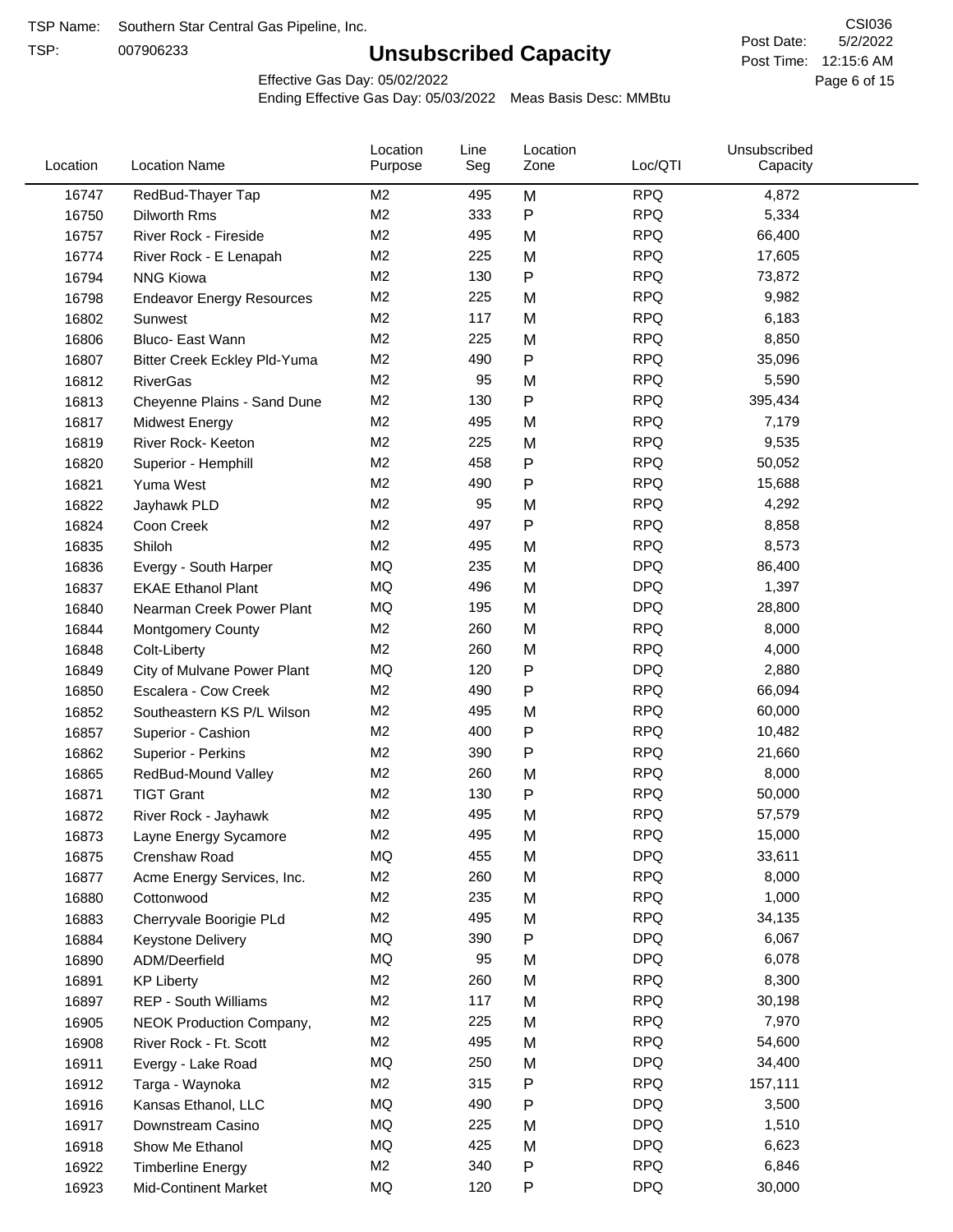TSP:

# **Unsubscribed Capacity**

5/2/2022 Page 7 of 15 Post Time: 12:15:6 AM CSI036 Post Date:

Effective Gas Day: 05/02/2022

| Location | <b>Location Name</b>                | Location<br>Purpose | Line<br>Seg | Location<br>Zone | Loc/QTI    | Unsubscribed<br>Capacity |  |
|----------|-------------------------------------|---------------------|-------------|------------------|------------|--------------------------|--|
| 16931    | Midwest Energy - Goodman            | MQ                  | 490         | ${\sf P}$        | <b>DPQ</b> | 8,000                    |  |
| 16933    | Westar Emporia Energy               | MQ                  | 140         | M                | <b>DPQ</b> | 106,202                  |  |
| 16935    | River Rock - Graybill               | M <sub>2</sub>      | 260         | M                | <b>RPQ</b> | 23,168                   |  |
| 16941    | REP - Independence CDP              | M <sub>2</sub>      | 117         | M                | <b>RPQ</b> | 29,270                   |  |
| 16942    | <b>Big Timber</b>                   | M <sub>2</sub>      | 490         | P                | <b>RPQ</b> | 49,356                   |  |
| 16945    | <b>ETC Texas Pipeline Antelope</b>  | M <sub>2</sub>      | 458         | Ρ                | <b>RPQ</b> | 110,000                  |  |
| 16949    | Summit Branson                      | MQ                  | 455         | M                | <b>DPQ</b> | 62,208                   |  |
| 16952    | <b>Overland Park</b>                | MQ                  | 115         | M                | <b>DPQ</b> | 77,485                   |  |
| 16953    | Merriam                             | MQ                  | 115         | M                | <b>DPQ</b> | 123,624                  |  |
| 16955    | Mustang Gas Products, LLC           | M <sub>2</sub>      | 405         | Ρ                | <b>RPQ</b> | 25,550                   |  |
| 16956    | Superior - Ford                     | M <sub>2</sub>      | 130         | Ρ                | <b>RPQ</b> | 17,375                   |  |
| 16962    | Summit Sedalia                      | MQ                  | 235         | M                | <b>DPQ</b> | 0                        |  |
| 16967    | Noble Energy - Lilli                | M <sub>2</sub>      | 490         | P                | <b>RPQ</b> | 40,863                   |  |
| 16972    | <b>ONG Norman</b>                   | <b>MQ</b>           | 385         | Ρ                | <b>DPQ</b> | 40                       |  |
| 16975    | Superior - Spring Creek             | M <sub>2</sub>      | 315         | Ρ                | <b>RPQ</b> | 7,680                    |  |
| 16976    | Bettis Asphalt & Construction       | MQ                  | 180         | M                | <b>DPQ</b> | 3,216                    |  |
| 16977    | <b>KGS Kansas Star Casino</b>       | MQ                  | 333         | Ρ                | <b>DPQ</b> | 144                      |  |
| 16980    | <b>Black Hills Colwich</b>          | MQ                  | 120         | Ρ                | <b>DPQ</b> | 9,995                    |  |
| 16981    | Superior - Bellmon                  | M <sub>2</sub>      | 380         | Ρ                | <b>RPQ</b> | 63,800                   |  |
| 16983    | DCP Midstream - Ellis               | MQ                  | 458         | Ρ                | <b>DPQ</b> | 6,702                    |  |
| 16988    | Atmos Energy - W. Lawrence          | MQ                  | 180         | M                | <b>DPQ</b> | 127                      |  |
| 16991    | Williams Midstream North Alva       | MQ                  | 315         | Ρ                | <b>DPQ</b> | 1,992                    |  |
| 16992    | <b>ONG Ottawa</b>                   | MQ                  | 225         | M                | <b>DPQ</b> | 0                        |  |
| 16993    | Farmer's Gas                        | MQ                  | 130         | Ρ                | <b>DPQ</b> | 9,000                    |  |
| 16996    | Scout Sublette Delivery             | MQ                  | 130         | Ρ                | <b>DPQ</b> | 100                      |  |
| 16997    | Devon Energy Medford Station        | M <sub>2</sub>      | 315         | Ρ                | <b>RPQ</b> | 30,000                   |  |
| 16998    | Cheyenne Light, Fuel and            | MQ                  | 490         | Ρ                | <b>DPQ</b> | 90,800                   |  |
| 16999    | ETC - Crescent                      | M <sub>2</sub>      | 400         | Ρ                | <b>RPQ</b> | 35,000                   |  |
| 17000    | Bourbon County, KS -                | MQ                  | 95          | M                | <b>DPQ</b> | 1                        |  |
| 17003    | <b>Sunflower Electric Rubart</b>    | MQ                  | 130         | Ρ                | <b>DPQ</b> | 48,808                   |  |
| 17004    | <b>NGPL Beaver</b>                  | MQ                  | 315         | Ρ                | <b>DPQ</b> | 175,000                  |  |
| 17005    | ETC - Rose Valley (Delivery)        | MQ                  | 315         | P                | <b>DPQ</b> | 5,000                    |  |
| 17006    | ETC - Rose Valley                   | M2                  | 315         | P                | <b>RPQ</b> | 195,226                  |  |
| 17008    | OMPA Lamb                           | MQ                  | 335         | Ρ                | <b>DPQ</b> | 51,383                   |  |
| 17009    | <b>Grasslands Energy Centennial</b> | M <sub>2</sub>      | 490         | Ρ                | <b>RPQ</b> | 25,000                   |  |
| 17010    | Noble Keota Receipt                 | M <sub>2</sub>      | 490         | Ρ                | <b>RPQ</b> | 52,200                   |  |
| 17011    | Noble Keota Delivery                | MQ                  | 490         | Ρ                | <b>DPQ</b> | 52,200                   |  |
| 17013    | Enlink - Battle Ridge               | M <sub>2</sub>      | 390         | Ρ                | <b>RPQ</b> | 31,824                   |  |
| 17021    | <b>TIGT Yuma</b>                    | M <sub>2</sub>      | 490         | Ρ                | <b>RPQ</b> | 24,562                   |  |
| 17033    | Kickapoo Nation School              | MQ                  | 90          | M                | <b>DPQ</b> | 300                      |  |
| 17034    | ENVIA Energy Oklahoma City,         | MQ                  | 400         | ${\sf P}$        | <b>DPQ</b> | 3,888                    |  |
| 17035    | Ameren Columbia                     | MQ                  | 235         | M                | <b>DPQ</b> | 35,512                   |  |
| 17036    | <b>Coffeyville Resources</b>        | MQ                  | 260         | M                | <b>DPQ</b> | 39,992                   |  |
| 17050    | Atmos - Forest View                 | MQ                  | 190         | M                | <b>DPQ</b> | 4,058                    |  |
| 17052    | ONG NW Oklahoma City                | MQ                  | 340         | Ρ                | <b>DPQ</b> | 39,000                   |  |
| 17054    | <b>ONG Guthrie</b>                  | MQ                  | 400         | Ρ                | <b>DPQ</b> | 4,799                    |  |
| 17055    | ETC Texas Pipeline Nash             | MQ                  | 458         | Ρ                | <b>DPQ</b> | 1,500                    |  |
| 17056    | Blue Mountain - Chisholm Trail      | M <sub>2</sub>      | 340         | Ρ                | <b>RPQ</b> | 72,000                   |  |
| 17057    | City of Tonkawa                     | MQ                  | 380         | P                | <b>DPQ</b> | 3,000                    |  |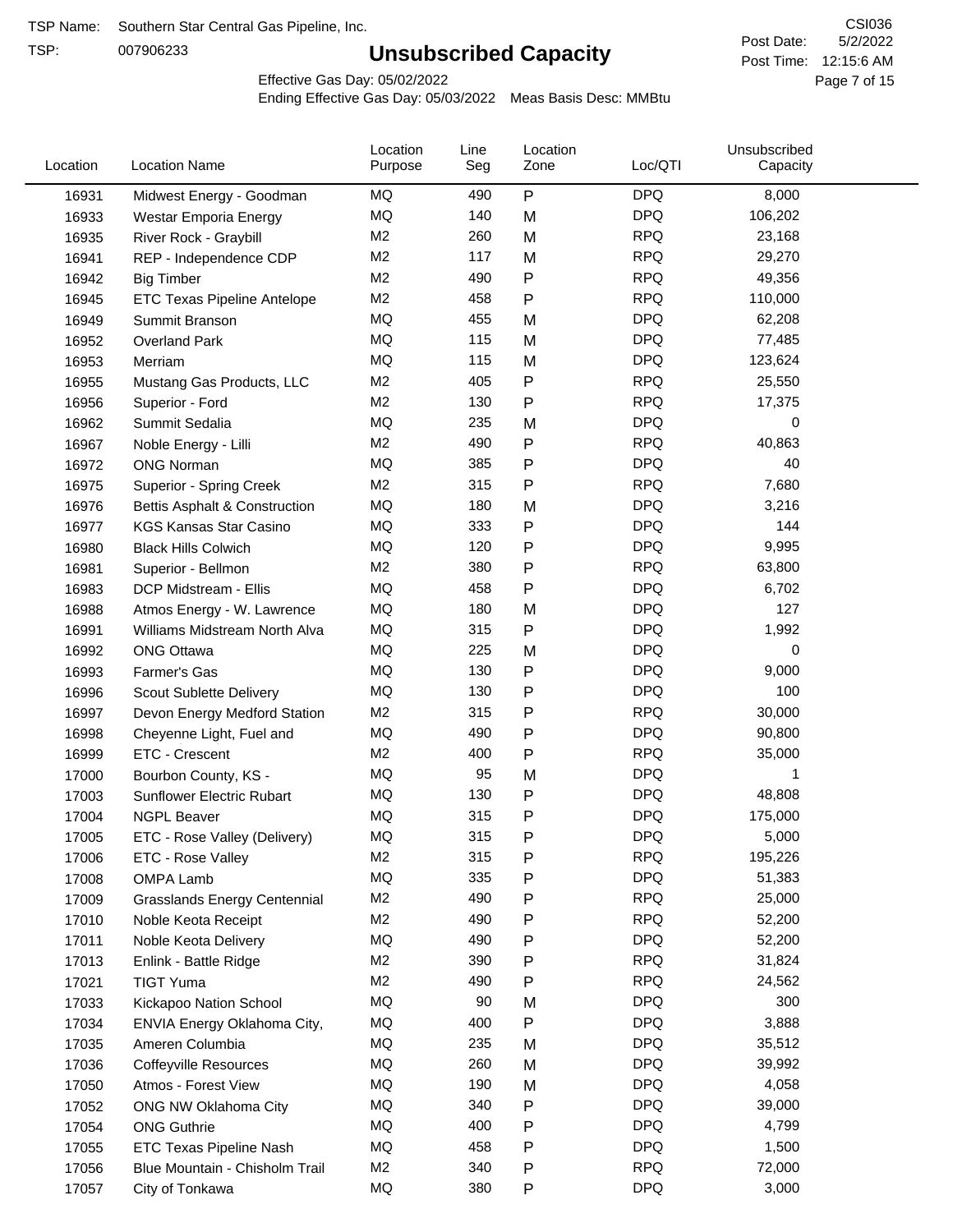TSP:

# **Unsubscribed Capacity**

5/2/2022 Page 8 of 15 Post Time: 12:15:6 AM CSI036 Post Date:

Effective Gas Day: 05/02/2022

| Location | <b>Location Name</b>           | Location<br>Purpose | Line<br>Seg | Location<br>Zone | Loc/QTI    | Unsubscribed<br>Capacity |  |
|----------|--------------------------------|---------------------|-------------|------------------|------------|--------------------------|--|
| 17058    | RPP - Hamm Landfill            | M2                  | 195         | M                | <b>RPQ</b> | 2,500                    |  |
| 17060    | Atmos-Elk City                 | MQ                  | 87          | M                | <b>DPQ</b> | 216                      |  |
| 17064    | Koch - Enid                    | MQ                  | 405         | P                | <b>DPQ</b> | 0                        |  |
| 17065    | Canyon - Redcliff (Receipt)    | M <sub>2</sub>      | 458         | P                | <b>RPQ</b> | 180,000                  |  |
| 17066    | Canyon - Redcliff (Delivery)   | MQ                  | 458         | P                | <b>DPQ</b> | 6,175                    |  |
| 17067    | Blue Mountain - Chisholm Trail | M <sub>2</sub>      | 340         | P                | <b>RPQ</b> | 70,000                   |  |
| 17068    | <b>EOIT Alfalfa</b>            | M <sub>2</sub>      | 458         | Ρ                | <b>RPQ</b> | 200,000                  |  |
| 17069    | <b>NGPL Carter</b>             | MQ                  | 385         | P                | <b>DPQ</b> | 65,000                   |  |
| 17080    | <b>ONEOK Bakken Pipeline</b>   | MQ                  | 490         | P                | <b>DPQ</b> | 360                      |  |
| 17086    | NGPL - Mutual                  | <b>MQ</b>           | 458         | P                | <b>DPQ</b> | 150,000                  |  |
| 17087    | REX-St.Joe                     | M <sub>2</sub>      | 250         | M                | <b>RPQ</b> | 78,606                   |  |
| 17091    | OGT - Maysville                | M <sub>2</sub>      | 385         | P                | <b>RPQ</b> | 110,000                  |  |
| 17096    | Northern Natural-Kiowa         | <b>MQ</b>           | 130         | P                | <b>DPQ</b> | 100,000                  |  |
| 17104    | Black Hills - Plevna, KS TB    | MQ                  | 130         | Ρ                | <b>DPQ</b> | 480                      |  |
| 17105    | WIC - Cheyenne Hub             | M <sub>2</sub>      | 490         | P                | <b>RPQ</b> | 144,000                  |  |
| 17113    | NGPL - Ford County Receipt     | M <sub>2</sub>      | 130         | Ρ                | <b>RPQ</b> | 190,400                  |  |
| 17119    | Waste Mgmt RNG Receipt         | M <sub>2</sub>      | 400         | P                | <b>RPQ</b> | 2,976                    |  |
| 17404    | Anderson                       | MQ                  | 423         | M                | <b>DPQ</b> | 1,130                    |  |
| 17406    | Ash Grove, Walnut Grove & Wil  | <b>MQ</b>           | 455         | M                | <b>DPQ</b> | 2,595                    |  |
| 17408    | Aurora                         | MQ                  | 455         | M                | <b>DPQ</b> | 850                      |  |
| 17410    | <b>Billings Mo</b>             | MQ                  | 455         | M                | <b>DPQ</b> | 2,918                    |  |
| 17414    | Clever Mo                      | <b>MQ</b>           | 455         | M                | <b>DPQ</b> | 738                      |  |
| 17416    | Crane Mo                       | <b>MQ</b>           | 455         | M                | <b>DPQ</b> | 2,944                    |  |
| 17418    | Diamond                        | <b>MQ</b>           | 455         | M                | <b>DPQ</b> | 546                      |  |
| 17426    | Freistatt                      | <b>MQ</b>           | 455         | M                | <b>DPQ</b> | 256                      |  |
| 17430    | Goodman                        | MQ                  | 423         | M                | <b>DPQ</b> | 625                      |  |
| 17448    | Lanagan                        | <b>MQ</b>           | 423         | M                | <b>DPQ</b> | 337                      |  |
| 17452    | Marionville                    | <b>MQ</b>           | 455         | M                | <b>DPQ</b> | 1,119                    |  |
| 17454    | Monett                         | <b>MQ</b>           | 455         | M                | <b>DPQ</b> | 25,276                   |  |
| 17456    | Mt Vernon & Verona             | MQ                  | 455         | M                | <b>DPQ</b> | 4,407                    |  |
| 17458    | Neosho                         | <b>MQ</b>           | 455         | M                | <b>DPQ</b> | 8,597                    |  |
| 17460    | Noel & North Noel              | MQ                  | 423         | M                | <b>DPQ</b> | 19,472                   |  |
| 17462    | Nixa & Ozark                   | MQ                  | 455         | M                | <b>DPQ</b> | 5,340                    |  |
| 17464    | Pierce City                    | $\sf{MQ}$           | 455         | M                | <b>DPQ</b> | 3,281                    |  |
| 17466    | Pineville                      | MQ                  | 423         | M                | <b>DPQ</b> | 302                      |  |
| 17472    | Republic                       | MQ                  | 455         | M                | <b>DPQ</b> | 883                      |  |
| 17476    | Sarcoxie                       | MQ                  | 455         | M                | <b>DPQ</b> | 2,828                    |  |
| 17478    | Seneca                         | MQ                  | 225         | M                | <b>DPQ</b> | 9,873                    |  |
| 17492    | Wentworth                      | $\sf{MQ}$           | 455         | M                | <b>DPQ</b> | 193                      |  |
| 18328    | Goessel                        | MQ                  | 140         | M                | <b>DPQ</b> | 62                       |  |
| 18356    | Newton                         | MQ                  | 120         | P                | <b>DPQ</b> | 21,538                   |  |
| 19000    | Scout Jayhawk Delivery         | MQ                  | 130         | P                | <b>DPQ</b> | 185,442                  |  |
| 19548    | Lyndon                         | $\sf{MQ}$           | 140         | M                | <b>DPQ</b> | 655                      |  |
| 19552    | Melvern                        | MQ                  | 493         | M                | <b>DPQ</b> | 42                       |  |
| 19554    | Michigan Valley                | MQ                  | 140         | M                | <b>DPQ</b> | 339                      |  |
| 19564    | Pomona                         | MQ                  | 140         | M                | <b>DPQ</b> | 1,579                    |  |
| 19568    | Quenemo                        | MQ                  | 140         | M                | <b>DPQ</b> | 255                      |  |
| 19576    | Scranton                       | MQ                  | 140         | M                | <b>DPQ</b> | 632                      |  |
| 19608    | Baldwin                        | $\sf{MQ}$           | 180         | M                | <b>DPQ</b> | 2,754                    |  |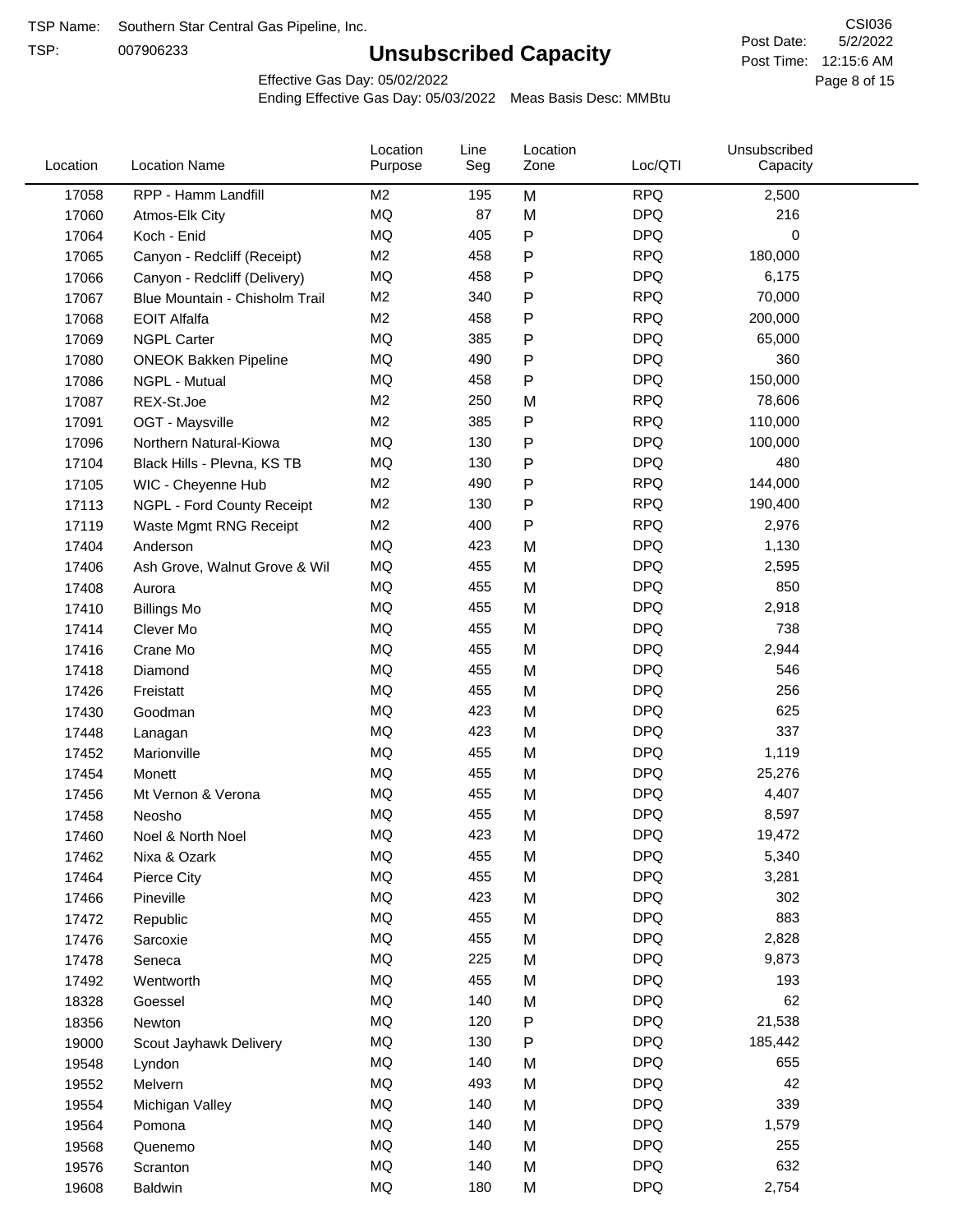TSP:

# **Unsubscribed Capacity**

5/2/2022 Page 9 of 15 Post Time: 12:15:6 AM CSI036 Post Date:

Effective Gas Day: 05/02/2022

| Location | <b>Location Name</b>  | Location<br>Purpose | Line<br>Seg | Location<br>Zone | Loc/QTI    | Unsubscribed<br>Capacity |  |
|----------|-----------------------|---------------------|-------------|------------------|------------|--------------------------|--|
| 19620    | Edgerton              | <b>MQ</b>           | 190         | M                | <b>DPQ</b> | 14                       |  |
| 19628    | Gardner               | <b>MQ</b>           | 190         | M                | <b>DPQ</b> | 2,755                    |  |
| 19648    | Lecompton             | <b>MQ</b>           | 180         | M                | <b>DPQ</b> | 109                      |  |
| 19650    | Le Loup               | <b>MQ</b>           | 190         | M                | <b>DPQ</b> | 37                       |  |
| 19660    | Ottawa                | <b>MQ</b>           | 493         | M                | <b>DPQ</b> | 6,129                    |  |
| 19664    | Perry                 | <b>MQ</b>           | 180         | M                | <b>DPQ</b> | 407                      |  |
| 19666    | Princeton             | <b>MQ</b>           | 496         | M                | <b>DPQ</b> | 130                      |  |
| 19672    | Richmond              | <b>MQ</b>           | 496         | M                | <b>DPQ</b> | 374                      |  |
| 19676    | Scipio                | <b>MQ</b>           | 496         | M                | <b>DPQ</b> | 27                       |  |
| 19678    | Somerset & Rural      | <b>MQ</b>           | 235         | M                | <b>DPQ</b> | 291                      |  |
| 19684    | Tonganoxie            | <b>MQ</b>           | 195         | M                | <b>DPQ</b> | 7,420                    |  |
| 19690    | Wellsville            | <b>MQ</b>           | 190         | M                | <b>DPQ</b> | 2,007                    |  |
| 20709    | <b>Bronson Etc</b>    | <b>MQ</b>           | 95          | M                | <b>DPQ</b> | 360                      |  |
| 20712    | Carlyle               | <b>MQ</b>           | 495         | M                | <b>DPQ</b> | 26                       |  |
| 20714    | Cherryvale            | <b>MQ</b>           | 495         | M                | <b>DPQ</b> | 586                      |  |
| 20716    | Colony                | <b>MQ</b>           | 50          | M                | <b>DPQ</b> | 2,347                    |  |
| 20720    | Dennis                | <b>MQ</b>           | 495         | M                | <b>DPQ</b> | 54                       |  |
| 20725    | Erie                  | <b>MQ</b>           | 495         | M                | <b>DPQ</b> | 409                      |  |
| 20730    | Gas City & La Harpe   | <b>MQ</b>           | 495         | M                | <b>DPQ</b> | 1,457                    |  |
| 20764    | Parsons               | <b>MQ</b>           | 495         | M                | <b>DPQ</b> | 19,497                   |  |
| 20766    | Petrolia              | <b>MQ</b>           | 495         | M                | <b>DPQ</b> | 18                       |  |
| 20768    | Piqua                 | <b>MQ</b>           | 220         | M                | <b>DPQ</b> | 84                       |  |
| 20775    | South Mound           | <b>MQ</b>           | 495         | M                | <b>DPQ</b> | 45                       |  |
| 20785    | Thayer                | <b>MQ</b>           | 495         | M                | <b>DPQ</b> | 88                       |  |
| 20788    | Walnut & St Paul      | <b>MQ</b>           | 95          | M                | <b>DPQ</b> | 658                      |  |
| 20792    | Welda                 | <b>MQ</b>           | 495         | M                | <b>DPQ</b> | 1,122                    |  |
| 21008    | <b>Baxter Springs</b> | <b>MQ</b>           | 225         | M                | <b>DPQ</b> | 1,830                    |  |
| 21015    | Columbus              | <b>MQ</b>           | 260         | M                | <b>DPQ</b> | 2,639                    |  |
| 21018    | Crestline             | <b>MQ</b>           | 260         | M                | <b>DPQ</b> | 156                      |  |
| 21021    | Fort Scott            | <b>MQ</b>           | 95          | M                | <b>DPQ</b> | 31,139                   |  |
| 21024    | Galena & Empire City  | <b>MQ</b>           | 260         | M                | <b>DPQ</b> | 3,023                    |  |
| 21048    | Lowell                | <b>MQ</b>           | 225         | M                | <b>DPQ</b> | 52                       |  |
| 21055    | N Riverton            | MQ                  | 260         | M                | <b>DPQ</b> | 148                      |  |
| 21060    | Oswego                | <b>MQ</b>           | 260         | M                | <b>DPQ</b> | 2,588                    |  |
| 21080    | Treece                | <b>MQ</b>           | 225         | M                | <b>DPQ</b> | 473                      |  |
| 23576    | St Joseph             | <b>MQ</b>           | 250         | M                | <b>DPQ</b> | 88,184                   |  |
| 24228    | Grantville            | <b>MQ</b>           | 180         | M                | <b>DPQ</b> | 207                      |  |
| 24252    | Meriden               | MQ                  | 180         | M                | <b>DPQ</b> | 177                      |  |
| 24276    | Shawnee Heights       | <b>MQ</b>           | 180         | M                | <b>DPQ</b> | 696                      |  |
| 24280    | Topeka                | <b>MQ</b>           | 180         | M                | <b>DPQ</b> | 152,652                  |  |
| 26304    | Alma                  | MQ                  | 425         | M                | <b>DPQ</b> | 95                       |  |
| 26308    | Blackburn             | MQ                  | 425         | M                | <b>DPQ</b> | 163                      |  |
| 26312    | Carrollton            | <b>MQ</b>           | 425         | M                | <b>DPQ</b> | 2,523                    |  |
| 26314    | Concordia             | <b>MQ</b>           | 425         | M                | <b>DPQ</b> | 1,576                    |  |
| 26316    | Corder                | MQ                  | 425         | M                | <b>DPQ</b> | 11                       |  |
| 26325    | Emma                  | <b>MQ</b>           | 425         | M                | <b>DPQ</b> | 206                      |  |
| 26332    | Higginsville          | <b>MQ</b>           | 425         | M                | <b>DPQ</b> | 28,860                   |  |
| 26344    | Knobnoster            | <b>MQ</b>           | 235         | M                | <b>DPQ</b> | 16,700                   |  |
| 26348    | La Monte              | <b>MQ</b>           | 235         | M                | <b>DPQ</b> | 111                      |  |
|          |                       |                     |             |                  |            |                          |  |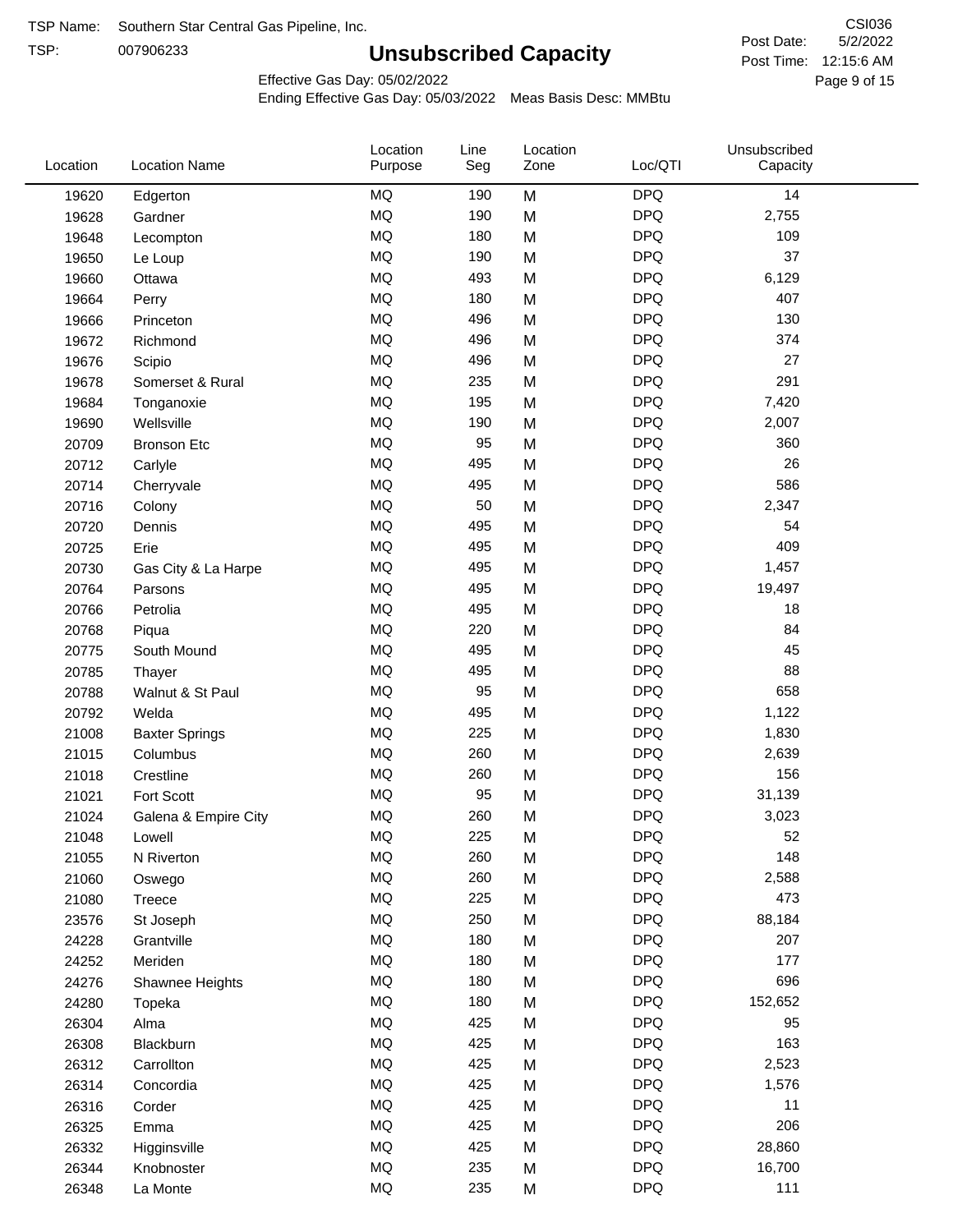TSP:

# **Unsubscribed Capacity**

5/2/2022 Page 10 of 15 Post Time: 12:15:6 AM CSI036 Post Date:

Effective Gas Day: 05/02/2022

| Location | <b>Location Name</b>          | Location<br>Purpose | Line<br>Seg | Location<br>Zone | Loc/QTI    | Unsubscribed<br>Capacity |  |
|----------|-------------------------------|---------------------|-------------|------------------|------------|--------------------------|--|
| 26352    | Mt Leonard                    | <b>MQ</b>           | 425         | M                | <b>DPQ</b> | 167                      |  |
| 26356    | Norborne                      | MQ                  | 425         | M                | <b>DPQ</b> | 1,901                    |  |
| 26376    | Slater                        | MQ                  | 425         | M                | <b>DPQ</b> | 471                      |  |
| 26378    | <b>Sweet Springs</b>          | <b>MQ</b>           | 425         | M                | <b>DPQ</b> | 584                      |  |
| 26392    | Warrensburg                   | <b>MQ</b>           | 235         | M                | <b>DPQ</b> | 10,551                   |  |
| 26394    | Waverly                       | <b>MQ</b>           | 425         | M                | <b>DPQ</b> | 378                      |  |
| 27015    | <b>Belle Plaine</b>           | MQ                  | 333         | P                | <b>DPQ</b> | 150                      |  |
| 27020    | <b>Bentley</b>                | <b>MQ</b>           | 120         | P                | <b>DPQ</b> | 217                      |  |
| 27035    | Derby                         | <b>MQ</b>           | 120         | P                | <b>DPQ</b> | 7,759                    |  |
| 27040    | Andover                       | <b>MQ</b>           | 300         | M                | <b>DPQ</b> | 166                      |  |
| 27050    | Haysville                     | <b>MQ</b>           | 120         | P                | <b>DPQ</b> | 9,455                    |  |
| 27060    | Mulvane                       | <b>MQ</b>           | 120         | P                | <b>DPQ</b> | 9,778                    |  |
| 27065    | Rose Hill                     | <b>MQ</b>           | 295         | P                | <b>DPQ</b> | 5,386                    |  |
| 27070    | Sedgwick                      | <b>MQ</b>           | 120         | P                | <b>DPQ</b> | 7,149                    |  |
| 27080    | Udall                         | <b>MQ</b>           | 333         | P                | <b>DPQ</b> | 538                      |  |
| 27085    | <b>Valley Center</b>          | <b>MQ</b>           | 120         | P                | <b>DPQ</b> | 51,875                   |  |
| 27092    | Wichita                       | <b>MQ</b>           | 120         | P                | <b>DPQ</b> | 259,947                  |  |
| 29001    | Atchison                      | <b>MQ</b>           | 90          | M                | <b>DPQ</b> | 20,786                   |  |
| 29002    | Emporia                       | <b>MQ</b>           | 140         | M                | <b>DPQ</b> | 15,524                   |  |
| 29003    | Leavenworth                   | <b>MQ</b>           | 195         | M                | <b>DPQ</b> | 14,939                   |  |
| 29005    | Effingham                     | <b>MQ</b>           | 90          | M                | <b>DPQ</b> | 269                      |  |
| 30804    | Abbyville                     | <b>MQ</b>           | 130         | P                | <b>DPQ</b> | 195                      |  |
| 34612    | Altamont                      | <b>MQ</b>           | 260         | M                | <b>DPQ</b> | 119                      |  |
| 35013    | Americus                      | <b>MQ</b>           | 140         | M                | <b>DPQ</b> | 31                       |  |
| 35515    | <b>ANR Alden</b>              | MQ                  | 490         | P                | <b>DPQ</b> | 135,571                  |  |
| 36918    | Argonia                       | <b>MQ</b>           | 120         | P                | <b>DPQ</b> | 15                       |  |
| 37100    | Wynona                        | <b>MQ</b>           | 334         | P                | <b>DPQ</b> | 1,314                    |  |
| 37118    | Hominy                        | <b>MQ</b>           | 357         | Ρ                | <b>DPQ</b> | 91                       |  |
| 37172    | <b>Black Hills Hutchinson</b> | MQ                  | 130         | P                | <b>DPQ</b> | 15,360                   |  |
| 37175    | EGT Jane - Delivery           | <b>MQ</b>           | 423         | M                | <b>DPQ</b> | 216,201                  |  |
| 38021    | Auburn                        | <b>MQ</b>           | 180         | M                | <b>DPQ</b> | 756                      |  |
| 38522    | <b>Avant Utilities</b>        | MQ                  | 357         | P                | <b>DPQ</b> | 157                      |  |
| 41709    | <b>Billings</b>               | MQ                  | 380         | Ρ                | <b>DPQ</b> | 2,032                    |  |
| 42915    | Springfield                   | $\sf{MQ}$           | 455         | M                | <b>DPQ</b> | 698,615                  |  |
| 44021    | <b>Burlingame</b>             | MQ                  | 140         | M                | <b>DPQ</b> | 1,686                    |  |
| 44121    | Alfalfa City Ok               | MQ                  | 315         | Ρ                | <b>DPQ</b> | 394                      |  |
| 45301    | Cassoday                      | MQ                  | 140         | M                | <b>DPQ</b> | 0                        |  |
| 46608    | Chanute                       | MQ                  | 495         | M                | <b>DPQ</b> | 51,665                   |  |
| 46809    | Florence                      | MQ                  | 140         | M                | <b>DPQ</b> | 1,001                    |  |
| 47412    | Cleveland                     | <b>MQ</b>           | 357         | Ρ                | <b>DPQ</b> | 1,569                    |  |
| 47641    | CIG Riner                     | $\sf{MQ}$           | 490         | Ρ                | <b>DPQ</b> | 62,965                   |  |
| 48015    | Bourbon County, KS            | MQ                  | 95          | M                | <b>DPQ</b> | 4,627                    |  |
| 48301    | Copan                         | $\sf{MQ}$           | 497         | P                | <b>DPQ</b> | 358                      |  |
| 55502    | Danville                      | $\sf{MQ}$           | 120         | P                | <b>DPQ</b> | 166                      |  |
| 56601    | Denison                       | <b>MQ</b>           | 90          | M                | <b>DPQ</b> | 79                       |  |
| 58518    | Drumright                     | MQ                  | 390         | P                | <b>DPQ</b> | 4,485                    |  |
| 60706    | Peckham                       | MQ                  | 117         | M                | <b>DPQ</b> | 67                       |  |
| 62810    | Black Hills - Enterprise TB   | $\sf{MQ}$           | 130         | P                | <b>DPQ</b> | 990                      |  |
| 63919    | Eskridge                      | $\sf{MQ}$           | 140         | M                | <b>DPQ</b> | 820                      |  |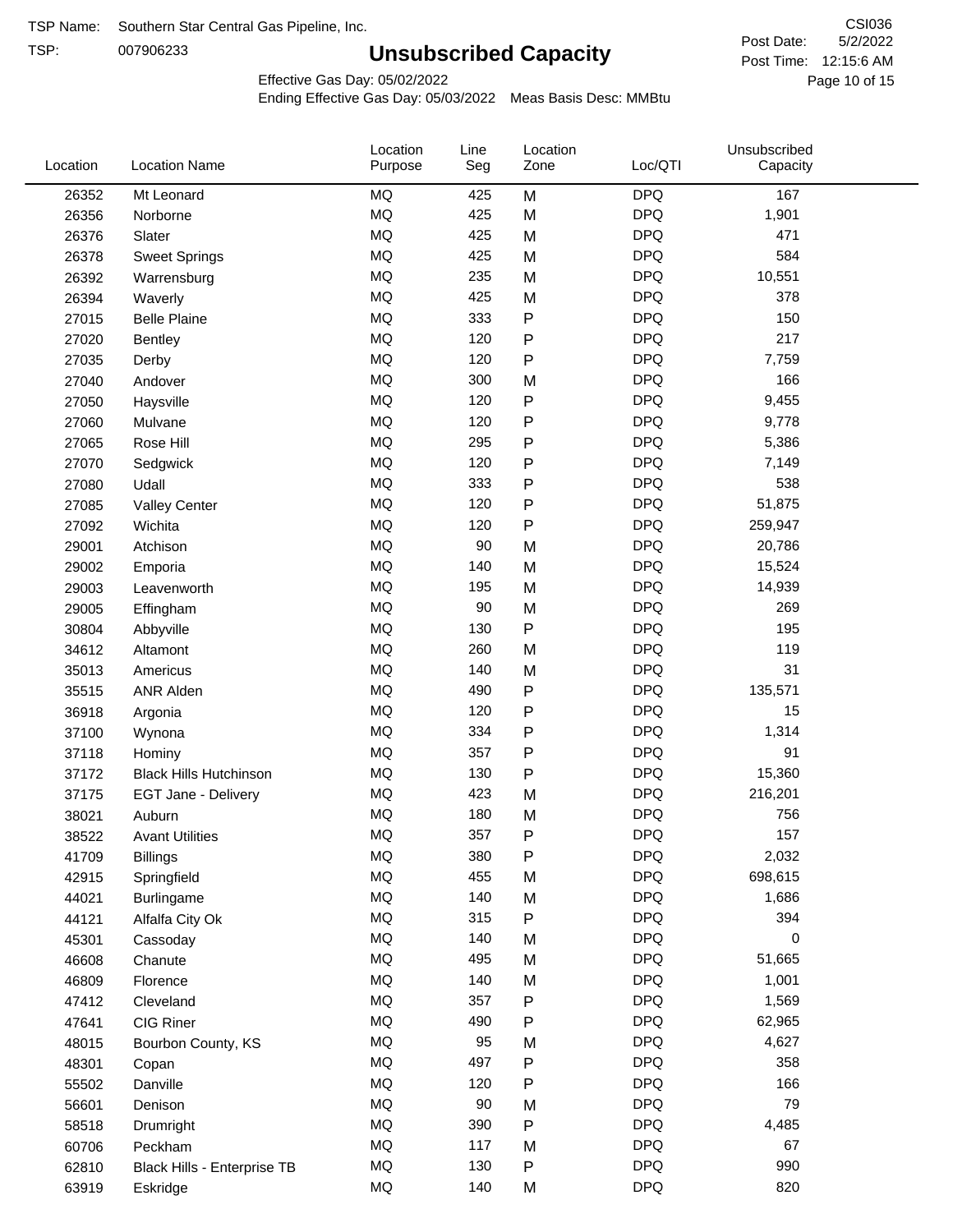TSP:

# **Unsubscribed Capacity**

5/2/2022 Page 11 of 15 Post Time: 12:15:6 AM CSI036 Post Date:

Effective Gas Day: 05/02/2022

| Location | <b>Location Name</b>          | Location<br>Purpose | Line<br>Seg | Location<br>Zone | Loc/QTI    | Unsubscribed<br>Capacity |  |
|----------|-------------------------------|---------------------|-------------|------------------|------------|--------------------------|--|
| 68015    | Ford                          | <b>MQ</b>           | 130         | $\sf P$          | <b>DPQ</b> | 424                      |  |
| 68518    | Freedom                       | MQ                  | 315         | P                | <b>DPQ</b> | 12                       |  |
| 70408    | Garnett KS                    | <b>MQ</b>           | 496         | M                | <b>DPQ</b> | 15,099                   |  |
| 70610    | Gate                          | <b>MQ</b>           | 315         | P                | <b>DPQ</b> | 63                       |  |
| 74416    | Pocasset                      | <b>MQ</b>           | 340         | P                | <b>DPQ</b> | 96                       |  |
| 77118    | Granby                        | <b>MQ</b>           | 455         | M                | <b>DPQ</b> | 816                      |  |
| 77308    | <b>Bonner Springs Ks</b>      | <b>MQ</b>           | 190         | M                | <b>DPQ</b> | 7,104                    |  |
| 77512    | Eureka, Toronto & Neal        | <b>MQ</b>           | 140         | M                | <b>DPQ</b> | 2,306                    |  |
| 77705    | Anthony                       | <b>MQ</b>           | 120         | P                | <b>DPQ</b> | 26,858                   |  |
| 80312    | <b>Hamilton Ks</b>            | <b>MQ</b>           | 140         | M                | <b>DPQ</b> | 445                      |  |
| 80515    | Atmos - Strong Cty &          | <b>MQ</b>           | 140         | M                | <b>DPQ</b> | 27                       |  |
| 83418    | Howard Ks                     | <b>MQ</b>           | 498         | M                | <b>DPQ</b> | 3,629                    |  |
| 84021    | Humboldt Ks                   | <b>MQ</b>           | 495         | M                | <b>DPQ</b> | 4,390                    |  |
| 86717    | Iola Ks                       | <b>MQ</b>           | 495         | M                | <b>DPQ</b> | 10,749                   |  |
| 96108    | <b>Black Hills - Lawrence</b> | <b>MQ</b>           | 180         | M                | <b>DPQ</b> | 45,466                   |  |
| 96912    | Kechi Ks                      | <b>MQ</b>           | 120         | P                | <b>DPQ</b> | 150                      |  |
| 97112    | Copeland                      | <b>MQ</b>           | 130         | P                | <b>DPQ</b> | 15,628                   |  |
| 102512   | Lebo                          | MQ                  | 493         | M                | <b>DPQ</b> | 273                      |  |
| 103101   | Lenapah                       | <b>MQ</b>           | 225         | M                | <b>DPQ</b> | 249                      |  |
| 104615   | Liberal                       | <b>MQ</b>           | 260         | M                | <b>DPQ</b> | 204                      |  |
| 108119   | Ochelata                      | <b>MQ</b>           | 357         | P                | <b>DPQ</b> | 168                      |  |
| 108221   | Washington                    | <b>MQ</b>           | 497         | Ρ                | <b>DPQ</b> | 395                      |  |
| 110412   | McLouth                       | <b>MQ</b>           | 170         | M                | <b>DPQ</b> | 113                      |  |
| 110908   | Mannford                      | <b>MQ</b>           | 357         | P                | <b>DPQ</b> | 456                      |  |
| 113612   | Webb City, OK TB              | MQ                  | 335         | Ρ                | <b>DPQ</b> | 317                      |  |
| 113713   | Osage City Ok                 | <b>MQ</b>           | 357         | P                | <b>DPQ</b> | 239                      |  |
| 113812   | Clinton & Leeton              | <b>MQ</b>           | 235         | M                | <b>DPQ</b> | 21,928                   |  |
| 113852   | Marshall                      | <b>MQ</b>           | 425         | M                | <b>DPQ</b> | 14,581                   |  |
| 113856   | Nevada                        | <b>MQ</b>           | 95          | M                | <b>DPQ</b> | 9,333                    |  |
| 113864   | <b>Platte City</b>            | <b>MQ</b>           | 250         | M                | <b>DPQ</b> | 2,890                    |  |
| 113872   | Lexington-Richmond-Henrietta  | <b>MQ</b>           | 425         | M                | <b>DPQ</b> | 3,022                    |  |
| 113876   | Sedalia                       | MQ                  | 235         | M                | <b>DPQ</b> | 26,188                   |  |
| 113880   | Tracy                         | MQ                  | 250         | M                | <b>DPQ</b> | 135                      |  |
| 113892   | Weston                        | MQ                  | 250         | M                | <b>DPQ</b> | 1,140                    |  |
| 118121   | Mulberry                      | MQ                  | 260         | M                | <b>DPQ</b> | 239                      |  |
| 118321   | Mulhall                       | MQ                  | 400         | P                | <b>DPQ</b> | 150                      |  |
| 120000   | Spire                         | MQ                  | 235         | M                | <b>DPQ</b> | 13,115                   |  |
| 121110   | Neodesha                      | MQ                  | 495         | M                | <b>DPQ</b> | 6,410                    |  |
| 121315   | Neosho Rapids                 | $\sf{MQ}$           | 493         | M                | <b>DPQ</b> | 289                      |  |
| 121415   | <b>NGPL Barton</b>            | MQ                  | 490         | Ρ                | <b>DPQ</b> | 184,224                  |  |
| 121515   | <b>NGPL Ford</b>              | MQ                  | 130         | Ρ                | <b>DPQ</b> | 269,500                  |  |
| 122715   | Afton-Fairland-Grove-Jay      | MQ                  | 225         | M                | <b>DPQ</b> | 6,793                    |  |
| 122915   | Norwich                       | MQ                  | 120         | Ρ                | <b>DPQ</b> | 124                      |  |
| 125315   | Oilton                        | MQ                  | 357         | Ρ                | <b>DPQ</b> | 1,130                    |  |
| 129311   | <b>ONG Harper County</b>      | MQ                  | 315         | Ρ                | <b>DPQ</b> | 7,083                    |  |
| 129712   | Olivet                        | MQ                  | 493         | M                | <b>DPQ</b> | 24                       |  |
| 130001   | Orlando                       | MQ                  | 400         | ${\sf P}$        | <b>DPQ</b> | 219                      |  |
| 132018   | Oronogo                       | $\sf{MQ}$           | 450         | M                | <b>DPQ</b> | 256                      |  |
| 132519   | Osage City Ks                 | $\sf{MQ}$           | 140         | M                | <b>DPQ</b> | 3,551                    |  |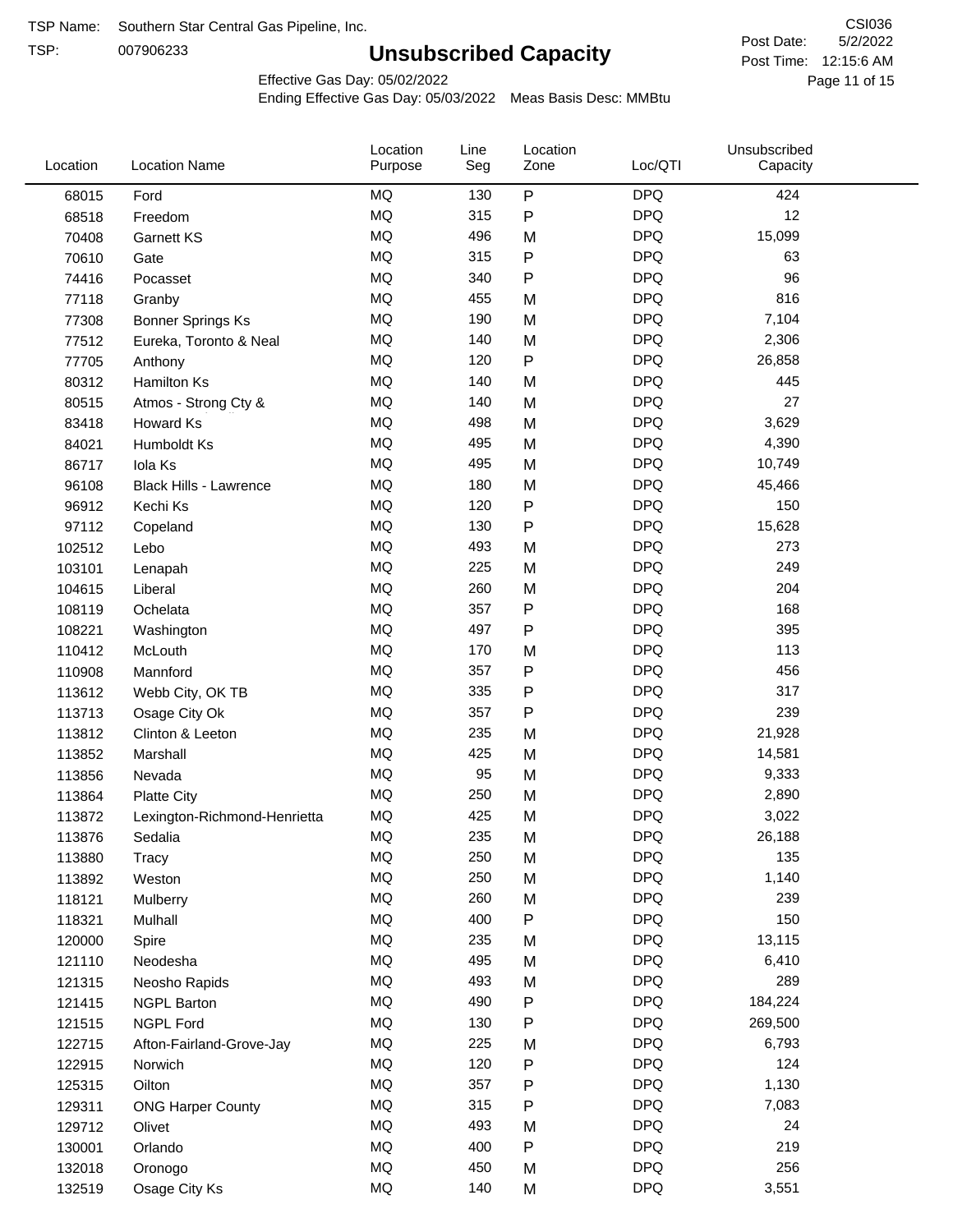TSP:

# **Unsubscribed Capacity**

5/2/2022 Page 12 of 15 Post Time: 12:15:6 AM CSI036 Post Date:

Effective Gas Day: 05/02/2022

| Location | <b>Location Name</b>             | Location<br>Purpose | Line<br>Seg | Location<br>Zone | Loc/QTI    | Unsubscribed<br>Capacity |  |
|----------|----------------------------------|---------------------|-------------|------------------|------------|--------------------------|--|
| 135533   | PEPL Princeton                   | MQ                  | 496         | M                | <b>DPQ</b> | 106,178                  |  |
| 135808   | Partridge                        | MQ                  | 130         | P                | <b>DPQ</b> | 134                      |  |
| 136701   | <b>Black Hills Reno</b>          | MQ                  | 130         | P                | <b>DPQ</b> | 12,912                   |  |
| 137550   | <b>Black Hills South Wichita</b> | MQ                  | 120         | P                | <b>DPQ</b> | 18,975                   |  |
| 139712   | Plattsburg                       | <b>MQ</b>           | 250         | M                | <b>DPQ</b> | 1,764                    |  |
| 145950   | Merino                           | <b>MQ</b>           | 490         | P                | <b>DPQ</b> | 156                      |  |
| 150418   | Ramona                           | <b>MQ</b>           | 357         | Ρ                | <b>DPQ</b> | 396                      |  |
| 151525   | Reading                          | <b>MQ</b>           | 140         | M                | <b>DPQ</b> | 20                       |  |
| 154501   | Nelagoney                        | <b>MQ</b>           | 334         | P                | <b>DPQ</b> | 179                      |  |
| 157025   | Severy                           | <b>MQ</b>           | 498         | M                | <b>DPQ</b> | 142                      |  |
| 163100   | Superior                         | MQ                  | 265         | M                | <b>DPQ</b> | 336                      |  |
| 164725   | Sylvia                           | MQ                  | 130         | P                | <b>DPQ</b> | 141                      |  |
| 168112   | Transwestern Canadian - Del.     | <b>MQ</b>           | 458         | P                | <b>DPQ</b> | 230,000                  |  |
| 168612   | Chetopa & Rural                  | <b>MQ</b>           | 260         | M                | <b>DPQ</b> | 678                      |  |
| 168620   | Edna & Bartlett                  | <b>MQ</b>           | 260         | M                | <b>DPQ</b> | 248                      |  |
| 172812   | Conner Area                      | <b>MQ</b>           | 195         | M                | <b>DPQ</b> | 139                      |  |
| 172820   | Easton & Lowemont                | MQ                  | 195         | M                | <b>DPQ</b> | 223                      |  |
| 172822   | Savonburg & Elsmore              | MQ                  | 95          | M                | <b>DPQ</b> | 600                      |  |
| 172828   | <b>Fall River</b>                | <b>MQ</b>           | 498         | M                | <b>DPQ</b> | 378                      |  |
| 172832   | Galesburg                        | MQ                  | 495         | M                | <b>DPQ</b> | 191                      |  |
| 172834   | Atmos Energy - Olathe            | MQ                  | 190         | M                | <b>DPQ</b> | 23,240                   |  |
| 172836   | Havana                           | <b>MQ</b>           | 117         | M                | <b>DPQ</b> | 54                       |  |
| 172838   | Hillsdale                        | <b>MQ</b>           | 235         | M                | <b>DPQ</b> | 202                      |  |
| 172844   | Jarbalo                          | <b>MQ</b>           | 170         | M                | <b>DPQ</b> | 146                      |  |
| 172848   | Kickapoo                         | <b>MQ</b>           | 250         | M                | <b>DPQ</b> | 241                      |  |
| 172855   | Liberty                          | MQ                  | 260         | M                | <b>DPQ</b> | 2,880                    |  |
| 172857   | Linwood                          | <b>MQ</b>           | 195         | M                | <b>DPQ</b> | 330                      |  |
| 172860   | Mc Cune                          | <b>MQ</b>           | 260         | M                | <b>DPQ</b> | 242                      |  |
| 172862   | Moorehead                        | <b>MQ</b>           | 495         | M                | <b>DPQ</b> | 32                       |  |
| 172864   | Moorehead Rural                  | MQ                  | 495         | M                | <b>DPQ</b> | 1,014                    |  |
| 172866   | Mound Valley                     | <b>MQ</b>           | 260         | M                | <b>DPQ</b> | 101                      |  |
| 172870   | Niotaze                          | MQ                  | 117         | M                | <b>DPQ</b> | 351                      |  |
| 172880   | <b>Pleasant Valley</b>           | MQ                  | 180         | M                | <b>DPQ</b> | 24                       |  |
| 172885   | Reno Area                        | $\sf{MQ}$           | 195         | M                | <b>DPQ</b> | 36                       |  |
| 172892   | Wyandotte                        | MQ                  | 190         | M                | <b>DPQ</b> | 10,018                   |  |
| 172944   | Coffeyville Area                 | MQ                  | 260         | M                | <b>DPQ</b> | 138,016                  |  |
| 173214   | Uniontown                        | MQ                  | 95          | M                | <b>DPQ</b> | 276                      |  |
| 176819   | Viola                            | MQ                  | 120         | P                | <b>DPQ</b> | 120                      |  |
| 180311   | Wakita                           | MQ                  | 315         | P                | <b>DPQ</b> | 74                       |  |
| 181013   | Walton                           | MQ                  | 140         | M                | <b>DPQ</b> | 138                      |  |
| 181715   | Wann                             | MQ                  | 225         | M                | <b>DPQ</b> | 65                       |  |
| 223001   | Atchison Eng Defense Ind Plt     | MQ                  | 90          | M                | <b>DPQ</b> | 137                      |  |
| 224501   | <b>ICI Chemical Plant</b>        | MQ                  | 450         | M                | <b>DPQ</b> | 1,880                    |  |
| 225001   | Augusta Sewage Plant             | MQ                  | 295         | P                | <b>DPQ</b> | 63                       |  |
| 243501   | <b>Beech Aircraft Plant</b>      | MQ                  | 120         | P                | <b>DPQ</b> | 5,725                    |  |
| 253001   | Roenbaugh Lease Irrigation       | MQ                  | 130         | Ρ                | <b>DPQ</b> | 107                      |  |
| 266001   | Boeing No 2 Plant                | MQ                  | 120         | P                | <b>DPQ</b> | 16,419                   |  |
| 274001   | Pleasant Valley Irr.             | MQ                  | 130         | P                | <b>DPQ</b> | 233                      |  |
| 285501   | <b>Buildex Haydite Plant</b>     | MQ                  | 250         | M                | <b>DPQ</b> | 8,075                    |  |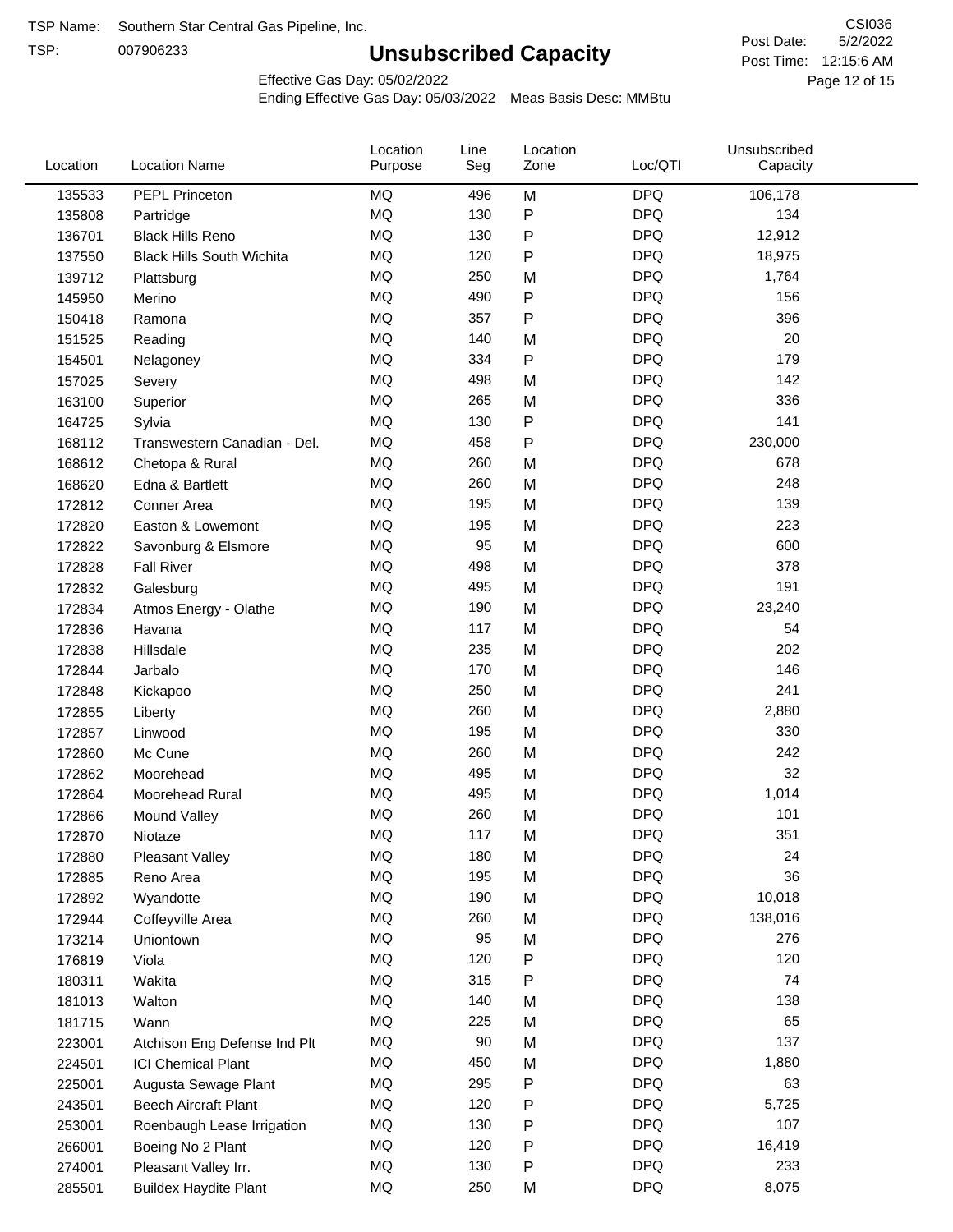TSP:

# **Unsubscribed Capacity**

5/2/2022 Page 13 of 15 Post Time: 12:15:6 AM CSI036 Post Date:

Effective Gas Day: 05/02/2022

| Location | <b>Location Name</b>            | Location<br>Purpose | Line<br>Seg | Location<br>Zone | Loc/QTI    | Unsubscribed<br>Capacity |  |
|----------|---------------------------------|---------------------|-------------|------------------|------------|--------------------------|--|
| 290301   | So Ks & Ok Rr Depot Store &     | MQ                  | 177         | M                | <b>DPQ</b> | $\overline{2}$           |  |
| 297501   | Cargill Salt                    | MQ                  | 315         | P                | <b>DPQ</b> | 639                      |  |
| 298001   | Carlson Prodts Mfg Plant        | MQ                  | 120         | Ρ                | <b>DPQ</b> | 185                      |  |
| 303701   | Central Plain Feedyard          | MQ                  | 315         | P                | <b>DPQ</b> | 151                      |  |
| 310001   | Church SW Irrigation            | <b>MQ</b>           | 130         | Ρ                | <b>DPQ</b> | 60                       |  |
| 329401   | Phillips 66 Ponca City Refinery | MQ                  | 335         | Ρ                | <b>DPQ</b> | 10,000                   |  |
| 332501   | Lawrence Plt Atmos              | MQ                  | 195         | M                | <b>DPQ</b> | 64,427                   |  |
| 334101   | Copeland RE Irrigation          | MQ                  | 130         | Ρ                | <b>DPQ</b> | 60                       |  |
| 354001   | Derstein Irrigation             | MQ                  | 130         | P                | <b>DPQ</b> | 60                       |  |
| 355001   | Detrixhe S Irrigation           | MQ                  | 458         | Ρ                | <b>DPQ</b> | 66                       |  |
| 363001   | Wilroads Irrigation             | MQ                  | 130         | P                | <b>DPQ</b> | 534                      |  |
| 378501   | <b>Empire Riverton</b>          | MQ                  | 260         | M                | <b>DPQ</b> | 32,727                   |  |
| 378502   | <b>Empire Energy Center</b>     | MQ                  | 455         | M                | <b>DPQ</b> | 99,068                   |  |
| 378503   | <b>Empire Stateline South</b>   | <b>MQ</b>           | 260         | M                | <b>DPQ</b> | 35,000                   |  |
| 378504   | <b>Empire Stateline North</b>   | MQ                  | 260         | M                | <b>DPQ</b> | 61,589                   |  |
| 383501   | <b>FMC Chemical Plant</b>       | MQ                  | 195         | M                | <b>DPQ</b> | 4,709                    |  |
| 385001   | Farley Machine Shop             | MQ                  | 45          | P                | <b>DPQ</b> | 61                       |  |
| 387001   | PCS Phosphate                   | MQ                  | 260         | M                | <b>DPQ</b> | 1,255                    |  |
| 388001   | Dodge City Plt Koch Nitrogen    | MQ                  | 130         | P                | <b>DPQ</b> | 53,235                   |  |
| 411501   | Gaines FD Burkett Lease         | MQ                  | 140         | M                | <b>DPQ</b> | 262                      |  |
| 428601   | Glacier Mckee-Miller-Thrall-Ma  | MQ                  | 140         | M                | <b>DPQ</b> | 126                      |  |
| 433001   | Goodyear Topeka Tire Plant      | MQ                  | 180         | M                | <b>DPQ</b> | 5,724                    |  |
| 435501   | <b>Gospel Church Building</b>   | MQ                  | 195         | M                | <b>DPQ</b> | 2                        |  |
| 441300   | Kansas Hugoton                  | 7S                  | 130         | Ρ                | SGQ        | 54,555                   |  |
| 442350   | Sedalia @ Ottawa                | 7S                  | 235         | M                | SGQ        | 904                      |  |
| 442351   | Little Mo                       | 7S                  | 235         | M                | SGQ        | 0                        |  |
| 443150   | <b>Straight Blackwell</b>       | 7S                  | 315         | Ρ                | SGQ        | 0                        |  |
| 443151   | Waynoka Lateral                 | 7S                  | 315         | Ρ                | SGQ        | 102,337                  |  |
| 443152   | Straight Blackwell @ Beaver     | 7S                  | 315         | Ρ                | SGQ        | 47,725                   |  |
| 443800   | <b>Edmond Blackwell</b>         | 7S                  | 380         | P                | SGQ        | 839                      |  |
| 443851   | LS385 Delivery Constraint       | 7S                  | 385         | Ρ                | SGQ        | 134,541                  |  |
| 444001   | West Edmond                     | 7S                  | 400         | Ρ                | SGQ        | 2,440                    |  |
| 444003   | South Maysville Delivery        | 7S                  | 400         | Ρ                | SGQ        | 105,412                  |  |
| 444550   | Saginaw CS Area Deliveries      | 7S                  | 455         | M                | SGQ        | 71,239                   |  |
| 444580   | Canadian Blackwell              | 7S                  | 458         | Ρ                | SGQ        | 0                        |  |
| 444581   | Canadian Blackwell @            | 7S                  | 458         | Ρ                | SGQ        | 104,611                  |  |
| 444582   | Canadian Blackwell @ Mutual     | 7S                  | 458         | Ρ                | SGQ        | 0                        |  |
| 444901   | Rawlins Hesston Delivery        | 7S                  | 490         | Ρ                | SGQ        | 121,424                  |  |
| 444902   | <b>Riner Delivery</b>           | 7S                  | 490         | Ρ                | SGQ        | 184,693                  |  |
| 445538   | Montezuma CS                    | MV                  | 130         | Ρ                | <b>MLQ</b> | 56,201                   |  |
| 445569   | <b>Riner CS</b>                 | MV                  | 490         | Ρ                | <b>MLQ</b> | 1,000                    |  |
| 445577   | Levant CS                       | MV                  | 490         | Ρ                | <b>MLQ</b> | 1,384                    |  |
| 449003   | Edmond CS w/o OK                | MV                  | 400         | Ρ                | <b>MLQ</b> | 1,763                    |  |
| 462001   | <b>Heartland Cement Plant</b>   | MQ                  | 495         | M                | <b>DPQ</b> | 1,046                    |  |
| 465001   | Herzog Cont                     | MQ                  | 250         | M                | <b>DPQ</b> | 3,000                    |  |
| 495501   | Kanopolis Salt Plt Independent  | MQ                  | 265         | M                | <b>DPQ</b> | 61                       |  |
| 519501   | Richie/Ripley                   | MQ                  | 120         | Ρ                | <b>DPQ</b> | 448                      |  |
| 522502   | Lawrence Power Plt              | MQ                  | 180         | M                | <b>DPQ</b> | 138,069                  |  |
| 526001   | Ks Pen Boiler                   | MQ                  | 195         | M                | <b>DPQ</b> | 805                      |  |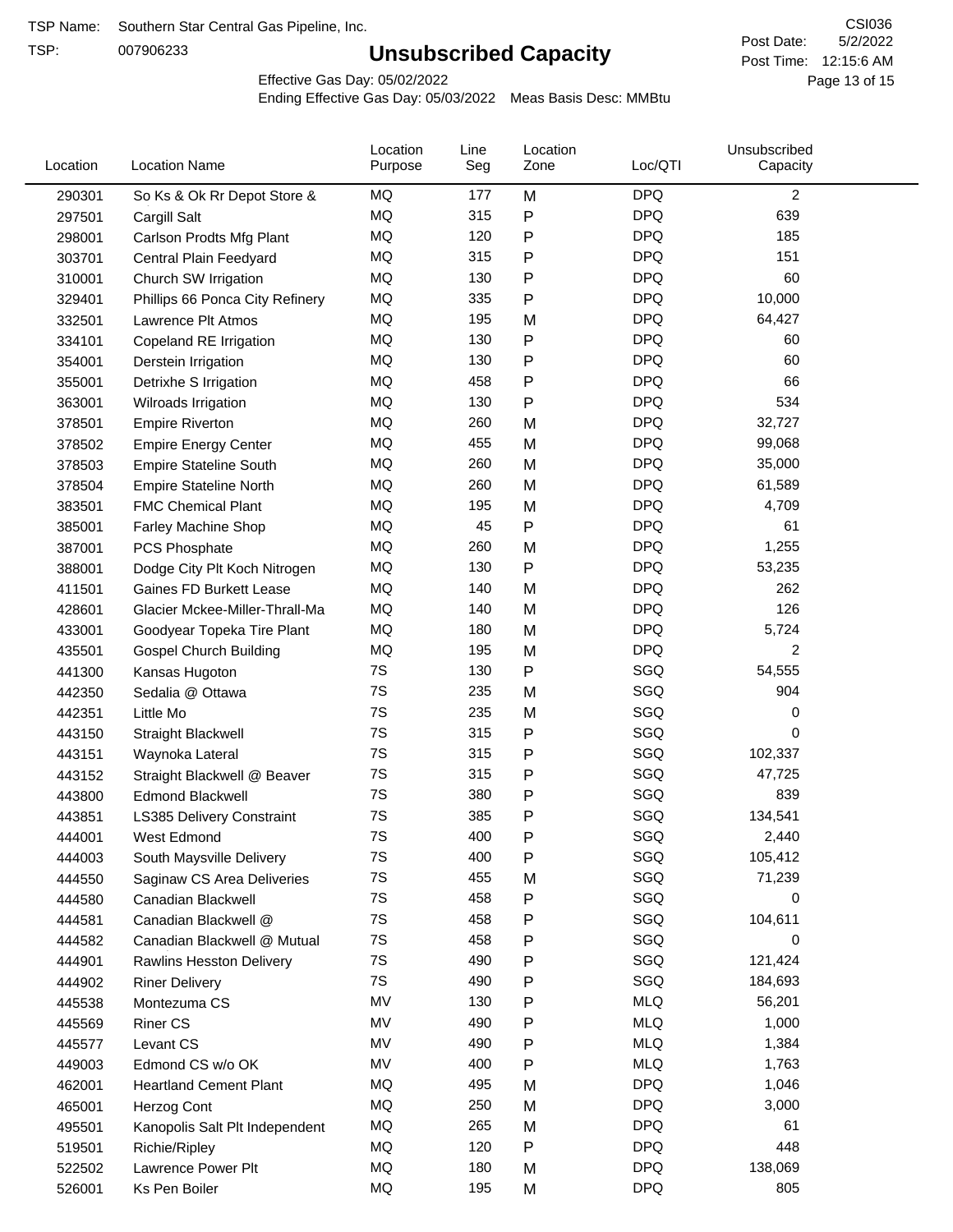TSP:

# **Unsubscribed Capacity**

5/2/2022 Page 14 of 15 Post Time: 12:15:6 AM CSI036 Post Date:

Effective Gas Day: 05/02/2022

| Location | <b>Location Name</b>                     | Location<br>Purpose | Line<br>Seg | Location<br>Zone | Loc/QTI    | Unsubscribed<br>Capacity |  |
|----------|------------------------------------------|---------------------|-------------|------------------|------------|--------------------------|--|
| 526201   | Ks Pen Kitchen                           | MQ                  | 195         | M                | <b>DPQ</b> | 626                      |  |
| 527502   | <b>Black Hills- Lawrence Service</b>     | MQ                  | 195         | M                | <b>DPQ</b> | 46                       |  |
| 527701   | <b>Black Hills- Matfield Green</b>       | MQ                  | 140         | M                | <b>DPQ</b> | 61                       |  |
| 527702   | <b>Black Hills- Towanda Service</b>      | MQ                  | 300         | M                | <b>DPQ</b> | 48                       |  |
| 527704   | <b>Black Hills-Wellington</b>            | MQ                  | 333         | Ρ                | <b>DPQ</b> | 48                       |  |
| 527705   | <b>Black Hills- Belle Plaine Service</b> | MQ                  | 333         | Ρ                | <b>DPQ</b> | 84                       |  |
| 527706   | <b>Black Hills- S Wichita</b>            | MQ                  | 120         | Ρ                | <b>DPQ</b> | 5                        |  |
| 541001   | L&S Beckerview, Inc                      | MQ                  | 90          | M                | <b>DPQ</b> | 137                      |  |
| 544101   | Knight Feedlot                           | MQ                  | 265         | M                | <b>DPQ</b> | 138                      |  |
| 545801   | Jayhawk Chemical Plant                   | MQ                  | 260         | M                | <b>DPQ</b> | 2,313                    |  |
| 560001   | Leavenworth Co Shop Heating              | MQ                  | 195         | M                | <b>DPQ</b> | 10                       |  |
| 571001   | <b>Bunge Milling Grain Dryer</b>         | MQ                  | 90          | M                | <b>DPQ</b> | 2,354                    |  |
| 588701   | Lyons Wtr Pump Station                   | MQ                  | 45          | P                | <b>DPQ</b> | 61                       |  |
| 592501   | <b>MEC Machine Shop</b>                  | MQ                  | 177         | M                | <b>DPQ</b> | 186                      |  |
| 620001   | Langdon Pump Station                     | MQ                  | 130         | Ρ                | <b>DPQ</b> | 1,000                    |  |
| 630204   | Ralph Green Powerplant                   | MQ                  | 235         | M                | <b>DPQ</b> | 19,500                   |  |
| 633001   | Mo State School Higginsville             | MQ                  | 425         | M                | <b>DPQ</b> | 164                      |  |
| 640001   | Monarch Humboldt Cem Plt                 | MQ                  | 495         | M                | <b>DPQ</b> | 8,127                    |  |
| 654101   | Mull Farms Irrigation                    | MQ                  | 130         | P                | <b>DPQ</b> | 186                      |  |
| 707001   | Oxford Alfala Dehy Plant                 | MQ                  | 333         | Ρ                | <b>DPQ</b> | 647                      |  |
| 709501   | <b>ONEOK Hutchinson Frac Plt</b>         | MQ                  | 130         | Ρ                | <b>DPQ</b> | 11,186                   |  |
| 719001   | Petrolite Wax Refinery                   | MQ                  | 357         | P                | <b>DPQ</b> | 4,930                    |  |
| 720001   | Woolaroc Lodge Phillips F                | MQ                  | 357         | P                | <b>DPQ</b> | 168                      |  |
| 725001   | Harrisonville Prod Phillips Pp           | MQ                  | 235         | M                | <b>DPQ</b> | 1,414                    |  |
| 725602   | Wichita Pump Sta Phillips Ppl            | MQ                  | 120         | Ρ                | <b>DPQ</b> | 641                      |  |
| 731001   | Pines Int'l Dehy Plant                   | MQ                  | 195         | M                | <b>DPQ</b> | 273                      |  |
| 739001   | Danny D. & Susan J. Post                 | MQ                  | 130         | Ρ                | <b>DPQ</b> | 60                       |  |
| 753501   | Quivira Country Club House               | MQ                  | 190         | M                | <b>DPQ</b> | 121                      |  |
| 753701   | <b>ONEOK Medford</b>                     | MQ                  | 458         | P                | <b>DPQ</b> | 44,700                   |  |
| 813001   | Wineteer School 260                      | MQ                  | 295         | Ρ                | <b>DPQ</b> | 203                      |  |
| 813401   | Grant School 497                         | MQ                  | 195         | M                | <b>DPQ</b> | 45                       |  |
| 815401   | Minneha Grade School 259                 | MQ                  | 120         | Ρ                | <b>DPQ</b> | 185                      |  |
| 846001   | Smith D Irrigation                       | MQ                  | 265         | M                | <b>DPQ</b> | 61                       |  |
| 850001   | Snook M Irrigation                       | MQ                  | 130         | P                | <b>DPQ</b> | 44                       |  |
| 865001   | Southwest Elect Mfg Plant                | MQ                  | 400         | Ρ                | <b>DPQ</b> | 394                      |  |
| 875001   | Stahl Spec Aluminum Alloy                | MQ                  | 235         | M                | <b>DPQ</b> | 4,936                    |  |
| 877001   | St Dept Boys Indust School               | MQ                  | 180         | M                | <b>DPQ</b> | 407                      |  |
| 910001   | <b>Total Ark City Oil Refinery</b>       | MQ                  | 333         | M                | <b>DPQ</b> | 203                      |  |
| 926501   | <b>Urschel DR Irrigation</b>             | MQ                  | 458         | Ρ                | <b>DPQ</b> | 256                      |  |
| 928001   | Mcconnell Air Force Base                 | MQ                  | 295         | Ρ                | <b>DPQ</b> | 7,803                    |  |
| 929201   | Ft. Leavenworth Army Base                | MQ                  | 250         | M                | <b>DPQ</b> | 18,888                   |  |
| 932001   | Leavenworth Penitentiary                 | MQ                  | 250         | M                | <b>DPQ</b> | 3,206                    |  |
| 934201   | Va Admin Center                          | MQ                  | 195         | M                | <b>DPQ</b> | 6,827                    |  |
| 962001   | Sunflower Electric - Judson              | MQ                  | 130         | Ρ                | <b>DPQ</b> | 70,924                   |  |
| 990001   | Yost LM Irrigation                       | MQ                  | 265         | M                | <b>DPQ</b> | 61                       |  |
| 999000   | PMI - Prod to Mkt Interface              | MQ                  | 909         | Ρ                | <b>DPQ</b> | 0                        |  |
| 999000   | PMI - Prod to Mkt Interface              | M <sub>2</sub>      | 909         | M                | <b>RPQ</b> | 0                        |  |
| 999001   | Rawlins-Hesston P/M Interface            | MQ                  | 490         | P                | <b>DPQ</b> | 180,938                  |  |
| 999001   | Rawlins-Hesston P/M Interface            | M <sub>2</sub>      | 490         | M                | <b>RPQ</b> | 180,938                  |  |